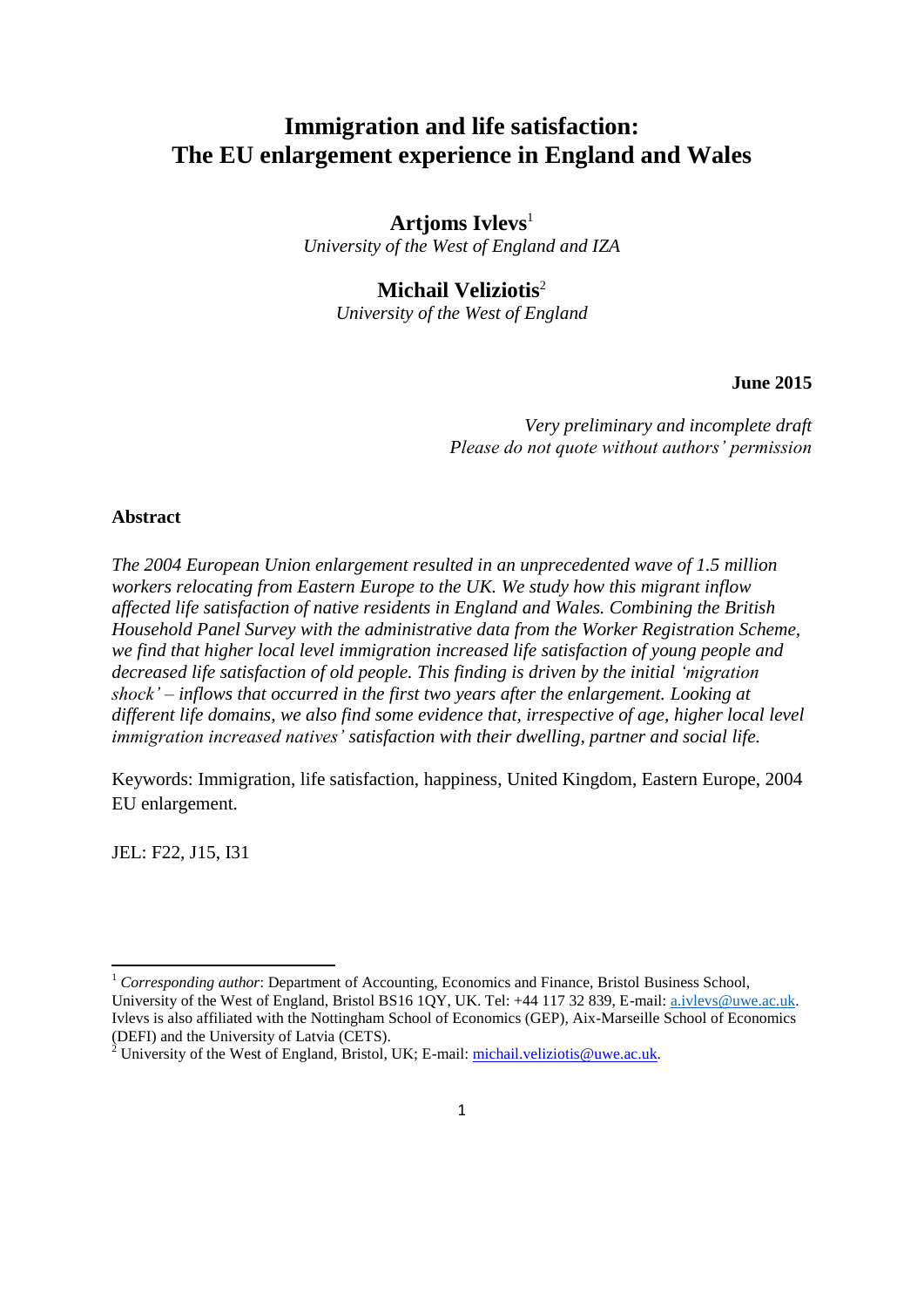## **1. Introduction**

**.** 

Immigration has become a major concern across the Western world. Much of the public and political discourse has focused on how migrants affect wages and employment of receiving populations, with claims such as 'immigrants take our jobs' resonating well with the general public, media and politicians. However, for some time academics have been pointing that immigration has few, if any, adverse effects on the labour markets of migrant-receiving countries.<sup>3</sup> Such findings, coupled with the increasing worries over immigration, raises a question: in what ways does immigration affect the well-being of people in migrant-receiving countries – beyond the realm of the labour markets?

Recent experience with immigration in the United Kingdom (UK) is a case in point. Following the 2004 enlargement of the European Union, the UK opened its labour market to citizens of the new EU member states (Czech Republic, Estonia, Hungary, Latvia, Lithuania, Poland, Slovakia and Slovenia – also known as the accession or A8 countries). The resulting migrant inflow was the "biggest peacetime movement [of people] in European history".<sup>4</sup> Between 2004 and 2011, 1.5 million East Europeans started working in the UK.<sup>5</sup> According to the 2011 UK Population Census, Poles – the largest group among the A8 migrants – have overtaken the Irish, Pakistani and Bangladeshi to become the UK's second-largest foreignborn population group, after Indians.

It has been shown that this large and unexpected inflow of A8 migrants had no adverse effect on either UK wages or unemployment (Gilpin et al., 2006; Lemos and Portes, 2013; Lemos, 2014).<sup>6</sup> Employers have been praising East Europeans for their work ethic (MacKenzie and Forde, 2009; Anderson et al., 2006; The Guardian, 2010) and the broad public thinks these migrants have contributed to the UK economy (British Future, 2013). However, there have also been many concerns. It has been claimed that A8 immigration has disadvantaged the UK's low-skilled and young workers (Sumption and Somerville, 2010; MigrationWatch, 2012). Multiple cases of migrant exploitation, unfair treatment and substandard accommodation have been reported (Jayaweera and Anderson, 2006; BBC, 2013). Local communities complained about the strains that the large numbers of A8 migrants put on public services, in particular health and education.<sup>7</sup> These reports, even if not always

 $3$  See e.g. Peri (2014) and Constant (2014) for recent critical reviews of this literature.

<sup>&</sup>lt;sup>4</sup> This quote is from the evidence submitted by David Goodhart to the HM Government Review of the Balance of Competences between the United Kingdom and European Union: Single Market: Free Movement of Persons, (2014, p.28): available at

[https://www.gov.uk/government/uploads/system/uploads/attachment\\_data/file/335088/SingleMarketFree\\_Move](https://www.gov.uk/government/uploads/system/uploads/attachment_data/file/335088/SingleMarketFree_MovementPersons.pdf) [mentPersons.pdf](https://www.gov.uk/government/uploads/system/uploads/attachment_data/file/335088/SingleMarketFree_MovementPersons.pdf)

 $\overline{5}$  Only the UK, Ireland and Sweden opened their labour markets upon enlargement; other 'old' EU members introduced transitional arrangements limiting immediate inflows of the 'new' Europeans. Ireland received more migrants than any other EU country *in relative terms*: between 2004 and 2007 the share of East European migrants in Ireland's population increased from 1.07% to 4.09%. Similar figures for the UK are 0.20% and 1.00% and for Sweden, 0.26% and 0.46% (Brucker and Damelang, 2009).

<sup>&</sup>lt;sup>6</sup> It has also been shown that A8 migration contributed to the UK public finances (Dustmann et al., 2010) and may have reduced crime (Bell et al., 2013).

 $<sup>7</sup>$  Rhys et al. (2009) found that higher East European inflows were associated with lower public service</sup> performance, especially in communities with no prior experience of dealing with such migrants (Rhys et al. 2009).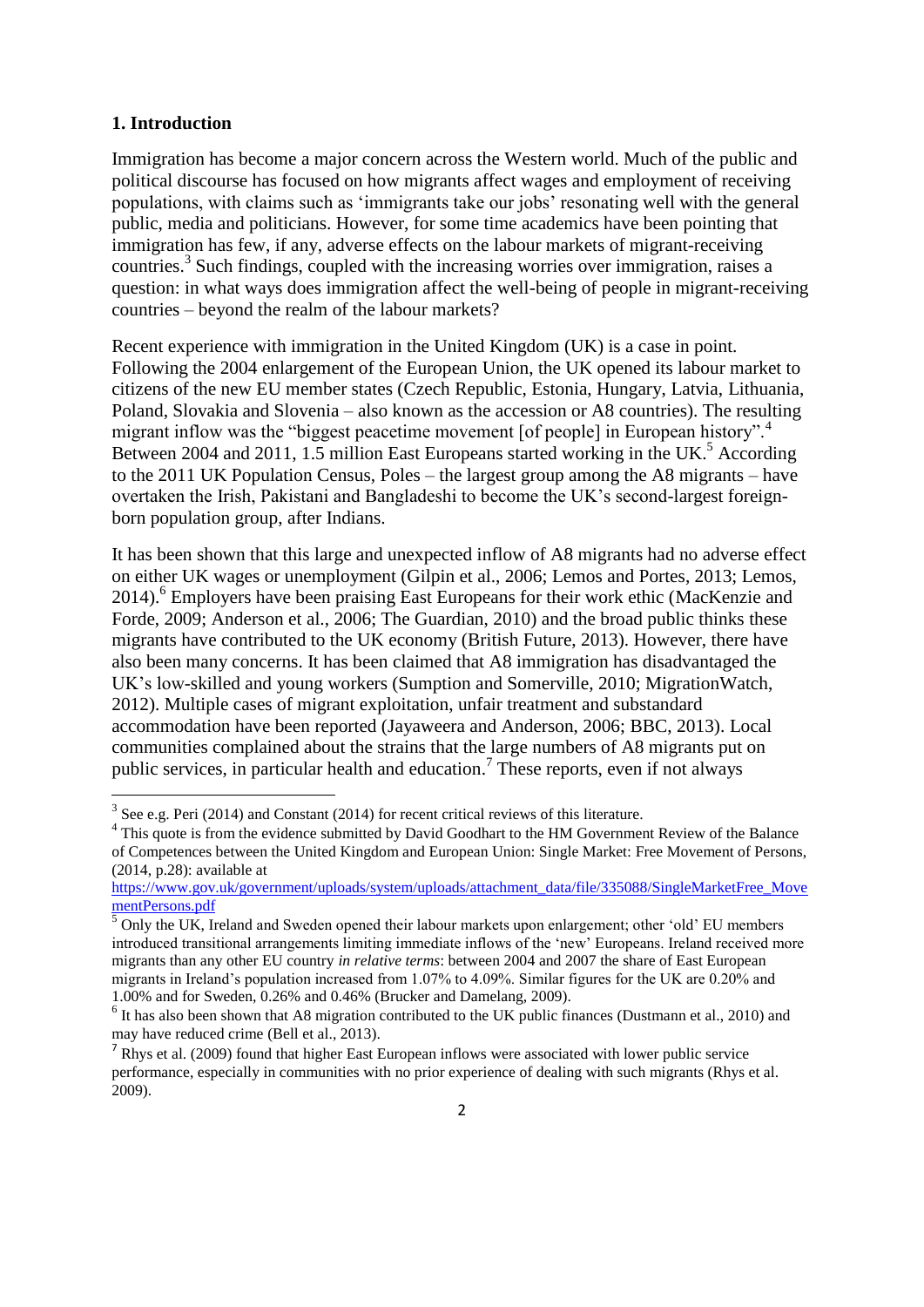generalizable to the whole A8 migrant population, have received wide media coverage. Coupled with the extent of the A8 migration and the frustration over the EU internal labour mobility rules, they have contributed to the rising anti-immigration and anti-EU sentiment in the UK, and fuelled support for the far-right political parties (Geddes, 2014; Lawless, 2015). Migration has indeed become the biggest worry of the British people (The Economist, 2015).

If such a large migration shock had no adverse effects on the UK economy, could the noneconomic factors explain the rising public concerns over immigration? In this paper, we explore whether immigration from A8 countries affected a specific individual-level outcome: life satisfaction of the UK residents. Life satisfaction, together with other manifestations of subjective well-being (such as happiness), is a more integrated representation of individual utility and can reflect a broad range of real and perceived effects of immigration on individual welfare. Governments across the world have been adopting different measures of subjective well-being as prime variables to capture individual welfare and societal progress, and guide policymaking (OECD, 2013; Office for National Statistics, 2013); in addition, the politicians' prospects of being re-elected may depend directly on how happy the voters are (Liberini et al., 2014; Ward, 2015). It has been shown that higher levels of *subjective* wellbeing have *objective* benefits: happier and more life-satisfied people are healthier, more productive and sociable (De Neve et al., 2013). Given the importance of both subjective wellbeing and migration for policy, it is surprising how little is known about the effects of immigration on subjective well-being of immigrant-receiving populations.

We believe that the 2004 enlargement and the ensuing migrant inflows to the UK represent an instructive laboratory for the examination of the effects of immigration on the subjective well-being of natives. Due to the sheer contribution of the new member states to the EU population (it increased by 20%) and the fact that only three countries – the UK, Ireland and Sweden – opened their borders to the new Europeans immediately upon accession, the 2004 enlargement has often been considered a natural experiment (Constant, 2012; Elsner, 2013; Lemos and Portes, 2013, Kahanec et al., 2014).<sup>8</sup> In the context of our study, it is, for example, highly unlikely that the large and fast inflows of East Europeans were *driven* by the subjective well-being (or their changes) of the UK residents; in other words, we can exclude the possibility of reverse causality – one potential source of endogeneity.

Besides being large, unexpected and fast, the A8 migration to the UK was also geographically unevenly distributed (Figure 1). The demand for jobs in the geographicallyconcentrated, 'migrant-intensive' industries, such as agriculture, food processing and manufacturing, coupled with powerful migrant networks meant that that some UK communities were affected by the East European migration much more than others. Our identification strategy relies on this uneven geographical distribution of A8 immigration. In particular, we relate the local-level intensity of A8 migration to the changes in people's life satisfaction over time. To capture the local-level migration intensity, we use data from the Worker Registration Scheme (WRS), which documented, between 2004 and 2011, the number of A8 workers starting a job in the UK at the local authority level. To capture changes in individual life satisfaction, we use the British Household Panel Survey (BHPS).

1

 $8$  Lemos and Portes (2013, p.299) argue that the post-enlargement immigration to the UK "corresponds more closely to an exogenous supply shock than most migration shocks studied in the literature".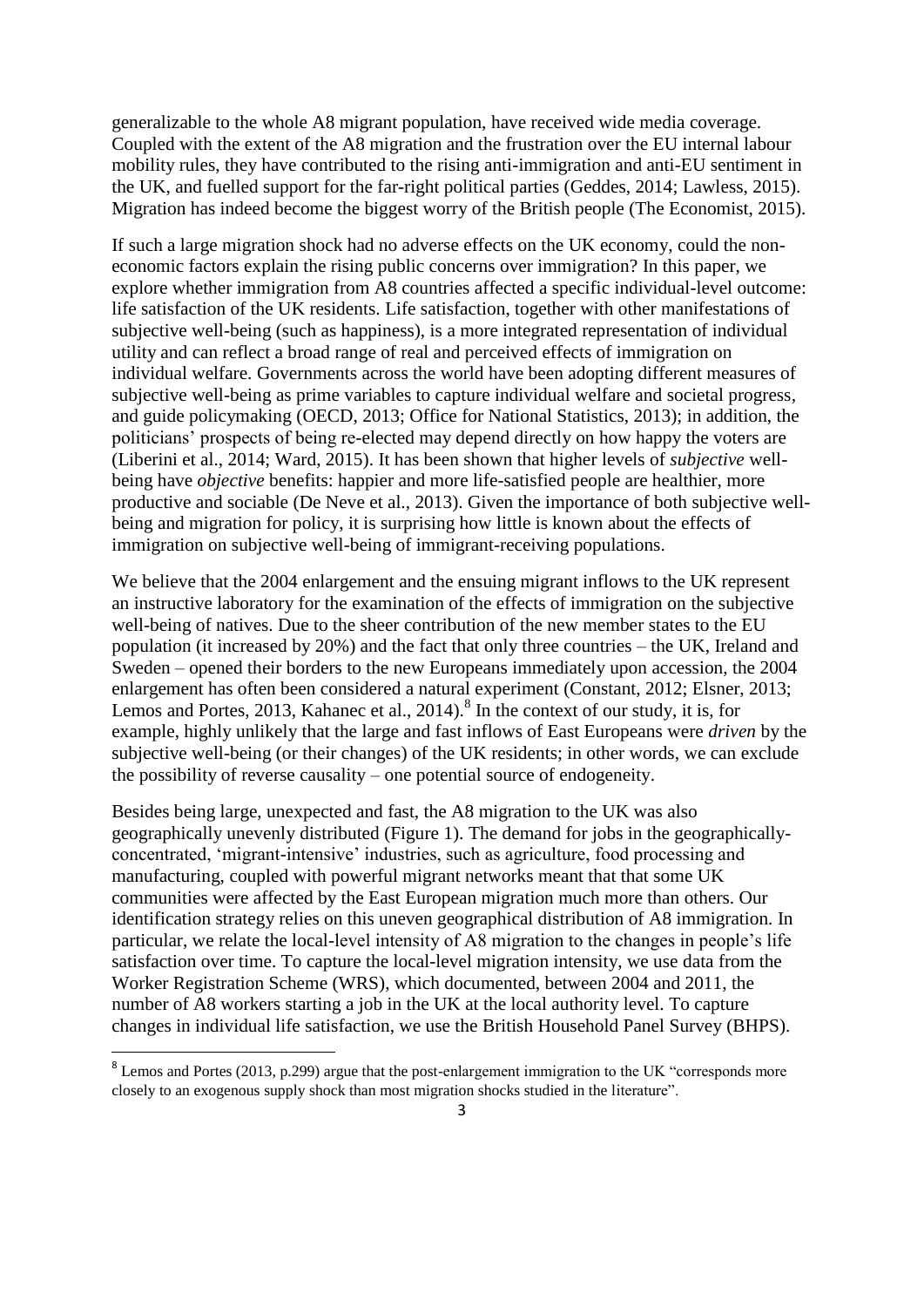Since the BHPS follows the same people over time, we can estimate fixed effects regression models that take account of the potentially confounding impact of time-invariant individual characteristics.





Source: Worker Registration Scheme.

We are also interested in how immigration affects life satisfaction of different groups of people, in particular people of different age. One might expect that younger people are more supportive of diversity, which is brought along by immigration, but also more concerned about labour market competition. Older people might be less keen on diversity and also more concerned about the effects of immigration on the provision of public services (for example, health services). Studying how life satisfaction responds to immigration across age groups is policy relevant – for example, the elderly are more likely to vote and may thus have a greater say over the formation of immigration policy. To gain further understanding on how immigration affects life satisfaction of the receiving population, we also delve into specific channels through which immigration affects subjective well-being of natives, looking at the migration effects on different life satisfaction domains – satisfaction with income, job, family life, housing, leisure etc.

Our results suggest that the A8 immigration led to a change in life satisfaction of the UK residents. In particular, more intense local-level immigration increased overall life satisfaction of young people and decreased life satisfaction of old people. These effects were pronounced immediately after the UK opened its labour market to the new Europeans. We also find that the A8 immigration increased natives' satisfaction with dwelling, partner and social life; these results do not depend on the natives' age and tend to be valid for both the shorter and longer runs.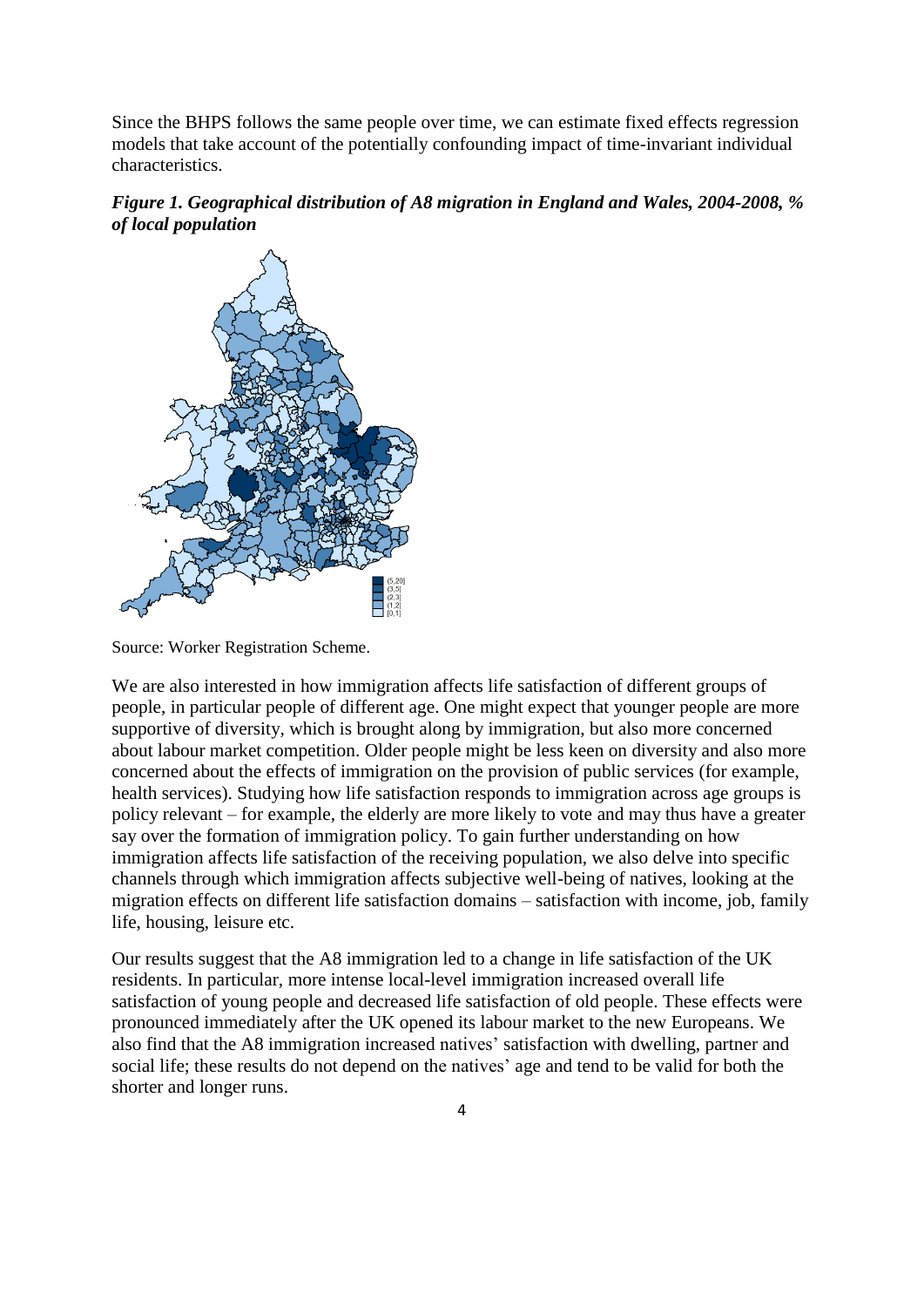Our paper contributes to the nascent literature on the effects of immigration and diversity on the subjective well-being of native populations (Betz and Simpson, 2013; Longhi, 2014; Akay at al., 2014).<sup>9</sup> Betz and Simpson (2013) study the relationship between the countrylevel immigrant flows and individual happiness in 26 European countries. Their analysis draws on the five waves (2002-2010) of the European Social Survey, which allows controlling for year and country, but not individual fixed effects (the European Social Survey consists of repeated country cross-sections). They report a positive association between the recent (one-year lagged) immigration flows and the happiness of natives. Two-year lagged immigration has a smaller positive effect, and the effect of longer-term immigration flows is insignificant.

Longhi (2014) studies the relationship between diversity (by country of birth, ethnicity and religion) and life satisfaction of people in England. Merging the 2009-10 wave of the Understanding Society survey with the local-authority-level diversity statistics from the 2011 Census, Longhi (2014) finds that people living in more diverse communities are less satisfied with life. The result, however, is statistically significant only for the white British population; the life satisfaction of the non-white British and the foreign-born is not affected by diversity.

Finally, Akay et al. (2014) study the impact of immigration on the life satisfaction of natives in Germany. Relating changes in the share of immigrants in Germany's 96 regions to changes in individual life satisfaction over 11 years (1998-2009), Akay et al. (2014) uncover a positive relationship between immigration and life satisfaction of natives. This effect is highest in regions with intermediate levels of immigrant assimilation and appears to be driven by satisfaction with dwelling and leisure. An important distinction from Betz and Simpson (2013) and Longhi (2014) is that Akay et al. (2014) use panel data (German Socio-Economic Panel Survey), which allows them to control for unobserved individual-level heterogeneity. Our paper adopts a similar methodology, although we exploit a more disaggregated spatial variation in immigration rates (323 local authority districts) and concentrate on the effects on life satisfaction of a specific migration shock (A8 migration).

More broadly, our paper also contributes to the literature on the effects of immigration on receiving societies. An important debate within this literature has been whether immigration affects natives' wages and employment. An emerging consensus is that immigration has no adverse effects on the natives' labour market outcomes (see e.g. Peri (2014) and Constant (2014) for reviews). This is explained by employers' adjustments in technology, the extra demand generated by immigrants and the occupational specialisation of natives. Despite this rather positive labour market outlook, public attitudes on immigration have been toughening in many migrant-receiving societies. This calls for the investigation of the broader effects of immigration on natives – beyond the realm of the labour markets. We believe that focusing on life satisfaction and its various components can provide a more rounded view of the effects of immigration on individual welfare.

**.** 

<sup>&</sup>lt;sup>9</sup> This literature can be seen as part of a broader, rapidly-growing literature on subjective well-being and migration. See Simpson (2013) for an overview, Ivlevs (2014) for a review of the effects of subjective wellbeing on the emigration decision and Nikolova and Graham (2015) for a review of the effects of migration on migrants' subjective well-being.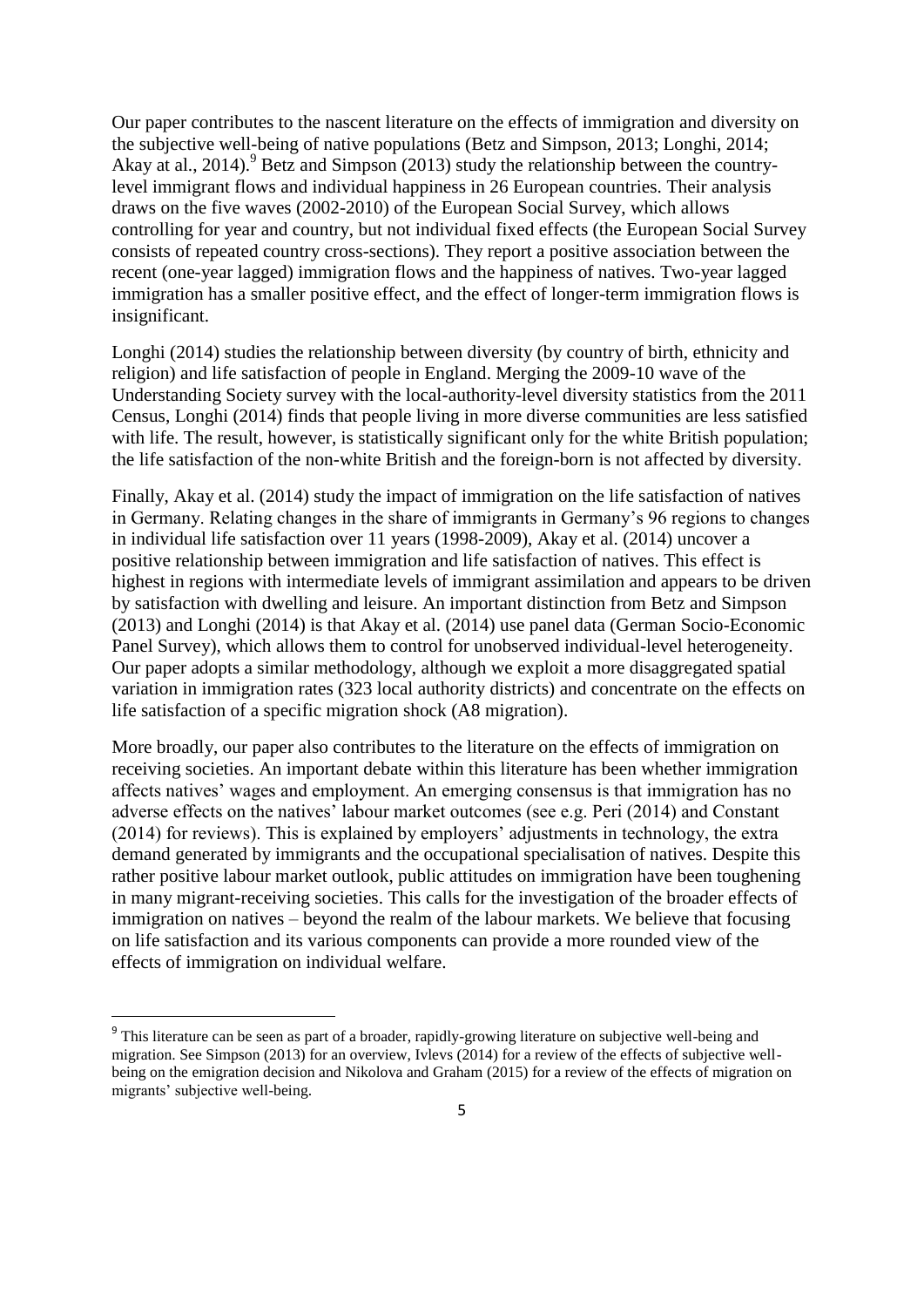The remainder of the article is organised as follows. Section 2 presents the data and estimation approach. Section 3 reports the results, and section 4 discusses them in more detail and concludes.

## **2. Data and methods**

1

## *2.1 BHPS and life satisfaction*

The individual-level data used in the empirical analysis are from the British Household Panel Survey (BHPS) – a nationally representative survey of the adult population  $(16+)$  of more than 5,000 households (containing approximately 10,000 individuals) in Great Britain, sampled in 1991 and followed annually until 2008/2009.<sup>10</sup> The BHPS contains individual and household-level information on demographic characteristics, income, education and training, employment, as well as values and opinions on social and political matters. Importantly for our study, a series of questions on health and subjective well-being are also included in the survey.

Information on satisfaction with different life domains and overall life satisfaction was collected during BHPS waves 6-10 (1996-2000) and 12-18 (2002-2008/2009). In particular, individuals were asked to record (on a 7-point Likert scale ranging from "not satisfied at all" to "completely satisfied") their satisfaction with the following life domains: health, income of household, house/flat, husband/wife/partner, job (if employed), social life, amount of leisure time, and the way they spend their leisure time. Finally, individuals were asked to record (using the same scale) how dissatisfied or satisfied they are with their life *overall*. The answers to this question form our overall life satisfaction measure, while the former questions will be used to examine satisfaction with the various life domains.

## *2.2 Worker Registration Scheme and local migrant flows*

The Worker Registration Scheme (WRS), in operation between May 2004 and April 2011, was introduced by the British Government to monitor the inflows of the nationals of the eight East European states which joined the EU in 2004. Workers had to register for their first job taken in the UK (if working for more than one month), and re-register if they changed employer within the first 12 months; no further registration was necessary after one year of uninterrupted employment in the UK. The registration fee for the first job was £50 (eventually rising to £90), while re-registrations were free. The self-employed were exempt from registering.

The WRS provides information on the nationality, gender and age of migrants, as well as their occupation, sector of employment, hours of work and hourly pay while taking up employment in the UK. Crucially for our study, information is also available on the spatial (local authority district level; henceforth, LAD level) distribution of migrant registrations.

<sup>&</sup>lt;sup>10</sup> The BHPS was succeeded in 2009 by "Understanding Society: the UK Household Longitudinal Survey". See <https://www.understandingsociety.ac.uk/> for more details.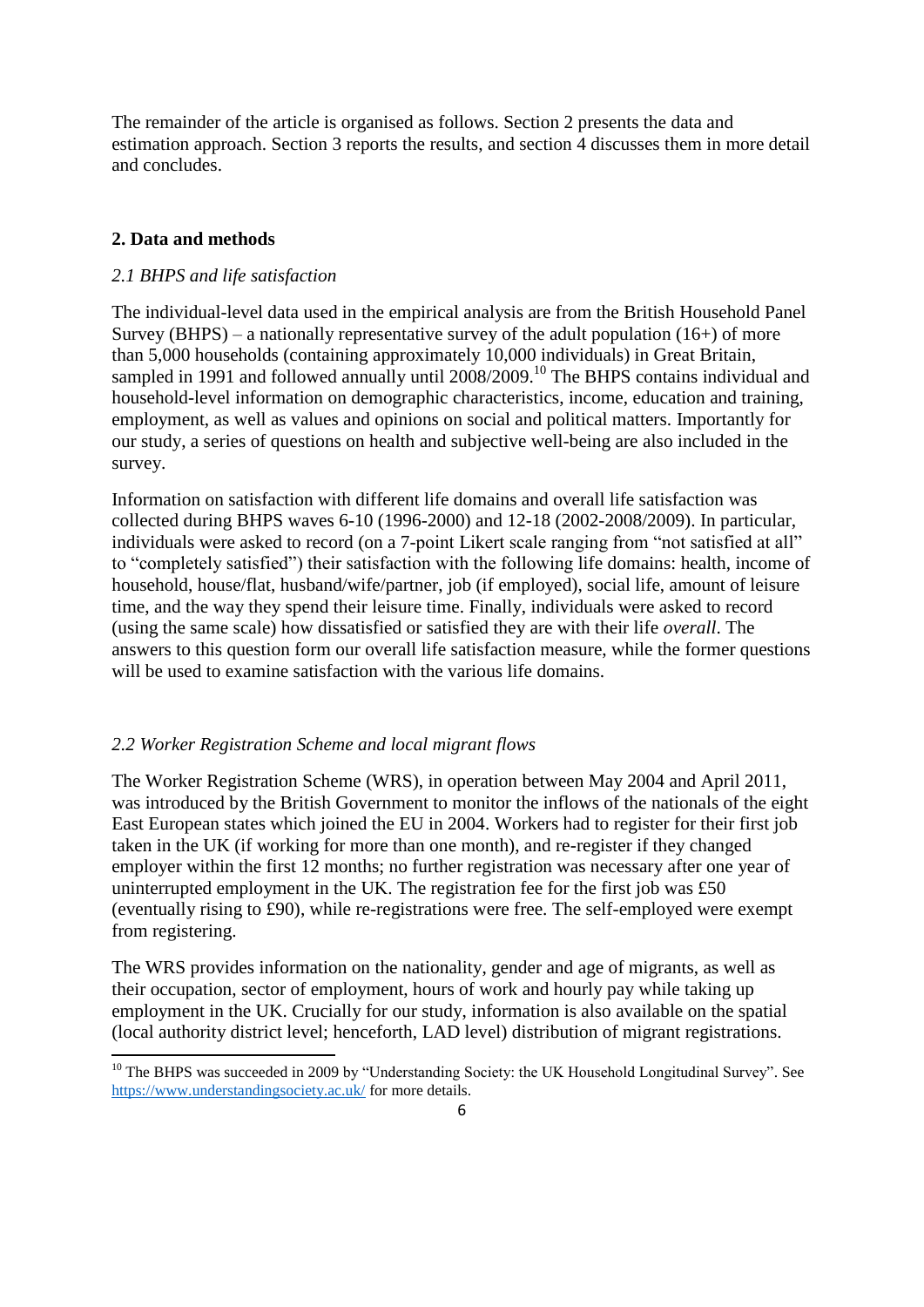Using the WRS statistics we construct our regressor of interest – the A8 migrant inflow rate at the LAD level, which we express as total A8 migrant inflows as a percentage of the LAD population.<sup>11</sup> The LAD level WRS data are available for an aggregated time period between May 2004 and December 2005 (20 months) and for each year from 2006 until the end of the scheme (2011). Considering the A8 inflows as one big migration wave, we will use the aggregate 2004-2005 registrations to capture the inflows that occurred at the very beginning of this wave – the "migration shock". The registrations from 2006 onwards will help identify longer-term effects, when migration becomes more established and natives have time to adapt to it. To combine the BHPS with the WRS data, the A8 migrant inflow rate for each LAD is matched with the LAD identifier that is available in the BHPS for each household and survey year. In our analysis, we focus on the period 2003-2008, assigning the value of zero to the migrant inflow rate in 2003 and excluding year 2004 from our analysis due to the aggregated nature of the WRS data in 2004-2005.

While the WRS data represent a rich source of labour market information about A8 migrants, several limitations of the data have to be acknowledged (McCollum, 2012). First, not all migrants registered with the scheme – partly because there were no sanctions for noncompliance, partly because of the fee. Given that the self-employed and those out of labour market did not have to register at all, the WRS data underestimate total A8 migration. Second, migrants did not have to de-register when they stopped working – the data thus reflect migrant inflows rather than net migration. This, however, is not necessarily an issue for our study, as it can be argued that it is the inflow rate of new migrants that matters for the life satisfaction of receiving populations – regardless of whether migrants become permanent or not. Third, to avoid double counting the data refer only to first migrant registrations (Bauere, 2007); they, therefore, cannot capture migrants' spatial mobility.<sup>12</sup>

#### *2.3 Estimation strategy*

1

The baseline linear regression model explaining life satisfaction for individual *i* in local authority district *j* at year *t* can be expressed as follows:

*(Life satisfaction)* $_{ii} = \alpha_1^*$  *(migrant inflow rate)* $_{it}$  +  $\alpha_2^*$  (*LAD level controls*)<sub>*it*</sub> + *α*3*\* (socio-demographic controls)ijt + α*4*\* (person fixed effects)<sup>i</sup> + α*5*\* (region dummies) +*  $\alpha_6^*$  (year dummies)<sub>t</sub> + *(unobserved error term)ijt* (1)

<sup>&</sup>lt;sup>11</sup> Population for each LAD and year is available from the Office for National Statistics as a mid-year estimate (se[e https://www.nomisweb.co.uk/\)](https://www.nomisweb.co.uk/).

 $12$  Bell et al. (2013) find that there is a very close correlation between the WRS registrations and the changes in corresponding migrant stocks across the (more aggregated) Police Force Areas, implying a limited spatial mobility of migrants.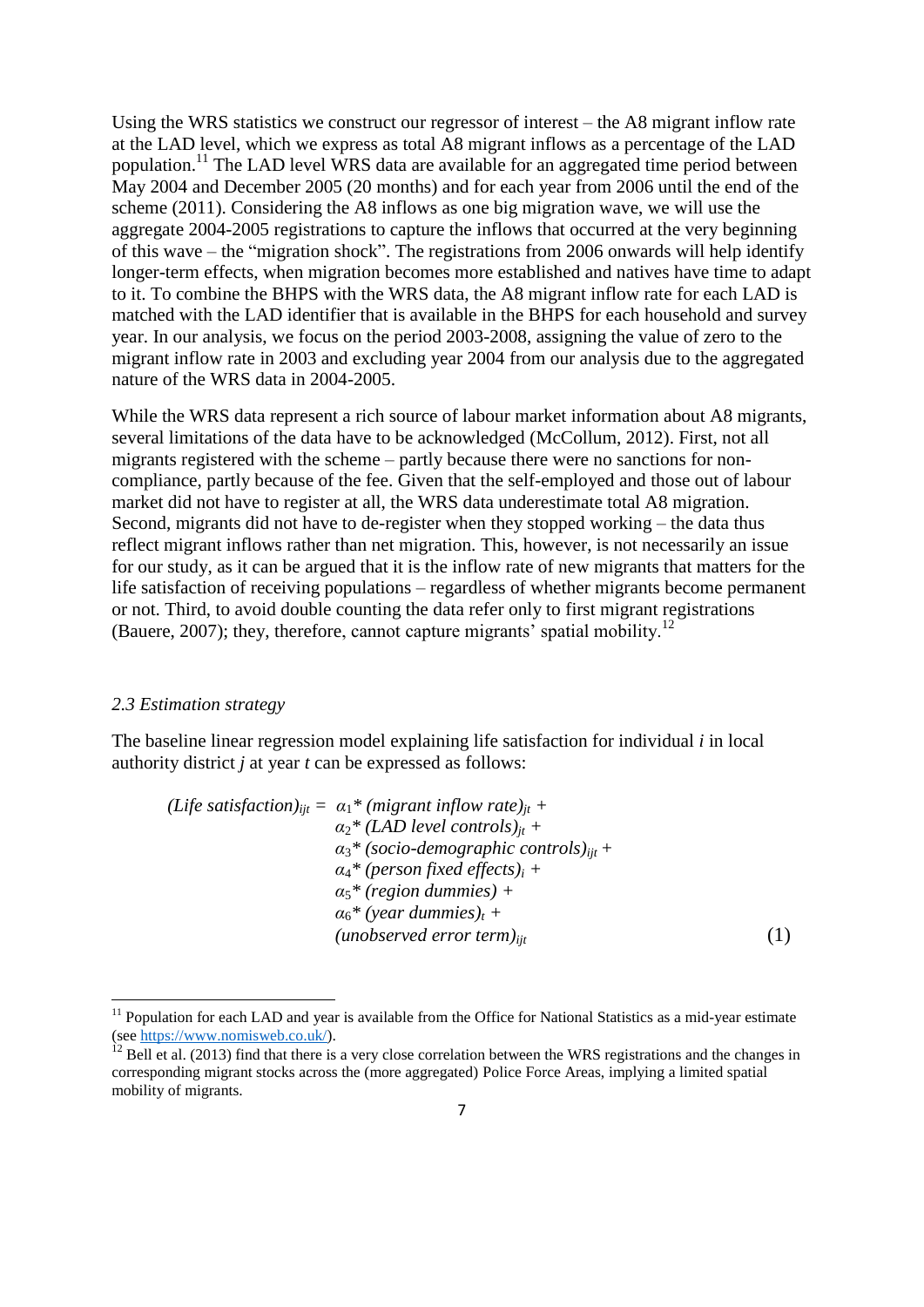We assume cardinality of the life satisfaction measure – a common practice in the literature on happiness/life satisfaction (see, e.g., Ferrer-i Carbonell and Frijters, 2004). This assumption enables us to run individual fixed effects OLS regressions, which accounts for individual fixed effects in a simple way by using a standard within estimator and permits a straightforward interpretation of the coefficients of interest. For comparison purposes, we also report results from pooled OLS regressions.

We initially control for time-invariant spatial heterogeneity with the insertion of a series of region dummies (for 11 government office regions). We also include in the model a dummy variable indicating whether the respondent has moved across local authorities since the previous year. Although these are imperfect ways to deal with the issue of time-invariant LAD level heterogeneity that may bias our estimate of  $\alpha_1$ , we will also report results from robustness checks where our model is estimated on the sample of people who do not move between local authorities. Focusing on these people effectively controls for any timeinvariant LAD level effects.

To account for time-varying LAD characteristics, which might be related to both life satisfaction and migrant inflows, we include the LAD-level job claimant rate and the crime rate (total job claimants and total crime count as a proportion of LAD population).<sup>13</sup> Crime statistics are only available for England and Wales, so our final sample excludes respondents interviewed in Scotland. All specifications also include a set of standard socio-demographic controls: gender (included only in pooled OLS models), age group (14 dummies in five-year intervals), log of household monthly income, labour market status, subjective general health status, marital status, number of children, household size, housing tenure and highest education level attained. Finally, all year-specific influences on life satisfaction are captured by year dummies.<sup>14</sup>

We proceed by presenting our baseline estimates for three time periods: the whole period (2003-2008), the initial period of the "migration shock" (2003-2005), and the later, "matured flows", period (2006-2008). Also, we are interested in whether the impact of migration differs across age groups. For this reason, we also report results from specifications where the migrant inflow rate is interacted with age.

Our final sample, after dropping observations with missing information for any of the variables used in the baseline models and keeping only UK natives (i.e. people reporting that were born in the UK), consists of 28,684 observations, across 7,464 persons and 323 local authorities in England and Wales, for the whole 2003-2008 period (excluding 2004, as was mentioned above).

<sup>13</sup> The job claimant rate for each LAD and year is available from the Office for National Statistics (see [https://www.nomisweb.co.uk/\)](https://www.nomisweb.co.uk/). Total crime is available from the ONS and it is divided by LAD population.  $\frac{14}{14}$  Descriptive statistics for all variables used in the following analysis are presented in Appendix Table A1.

**.**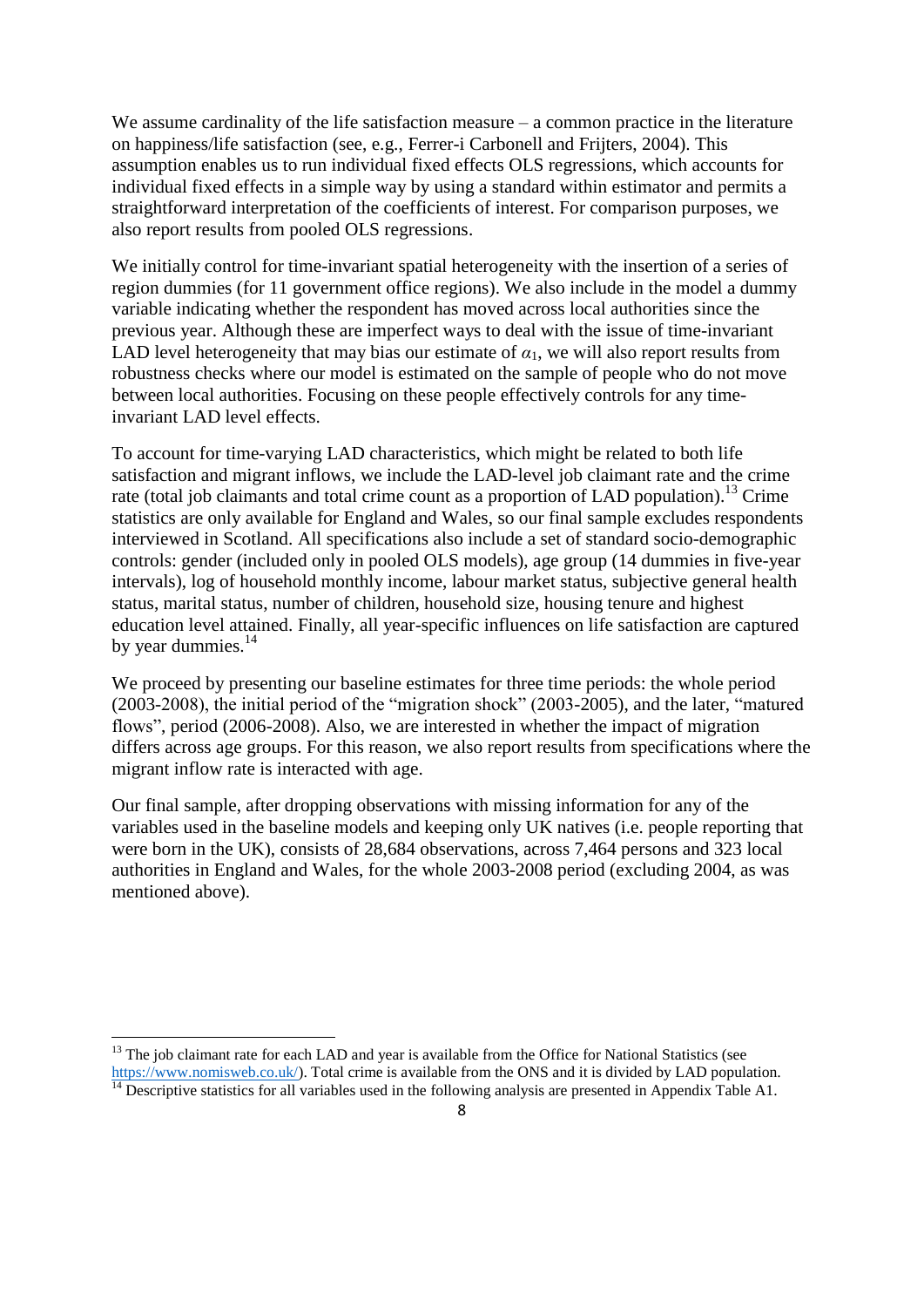## **3. Results**

## *3.1 Baseline estimates*

We start our analysis by estimating the baseline model for the three time periods:  $2003-2008$ , 2003-2005 and 2006-2008. Estimates from two specifications for each period, the first without the migration-age interaction term and the second including it, are presented in Table 1<sup>15</sup> In all periods, we find an insignificant coefficient for the migrant inflow rate in the specification without the interaction term (left panel of Table 1). This holds for both pooled OLS and individual fixed effects versions of the model. Thus, on average, there is no significant relationship between local migrant inflows and the life satisfaction of UK nationals.

| <b>Baseline model</b>        |               |          | <b>Baseline model</b>     |               |             |  |
|------------------------------|---------------|----------|---------------------------|---------------|-------------|--|
| without age interaction term |               |          | with age interaction term |               |             |  |
|                              | <b>Pooled</b> | Fixed    |                           | <b>Pooled</b> | Fixed       |  |
|                              | <b>OLS</b>    | effects  |                           | <b>OLS</b>    | effects     |  |
| 2003-2008                    |               |          |                           |               |             |  |
| Migrant inflow rate          | 2.752         | $-2.575$ | Migrant inflow rate       | $17.173**$    | 20.845***   |  |
|                              |               |          | Migrant inflow rate*Age   | $-0.309*$     | $-0.496***$ |  |
| Number of observations       | 28,684        | 28,684   | Number of observations    | 28,684        | 28,684      |  |
| 2003-2005                    |               |          |                           |               |             |  |
| Migrant inflow rate          | 0.021         | 0.372    | Migrant inflow rate       | 23.292**      | 23.788**    |  |
|                              |               |          | Migrant inflow rate*Age   | $-0.486**$    | $-0.493***$ |  |
| Number of observations       | 11,792        | 11,792   | Number of observations    | 11,792        | 11,792      |  |
| 2006-2008                    |               |          |                           |               |             |  |
| Migrant inflow rate          | 6.740         | $-0.280$ | Migrant inflow rate       | 3.723         | 16.924      |  |
|                              |               |          | Migrant inflow rate*Age   | 0.066         | $-0.395$    |  |
| Number of observations       | 16,892        | 16,892   | Number of observations    | 16,892        | 16,892      |  |

#### *Table 1: Migrant inflows and life satisfaction – OLS estimates*

Source: BHPS 2003-2008 and authors' calculations.

1

Notes: All models include controls for: LAD job claimant rate, LAD crime rate, whether changed LAD since previous year, gender (only in pooled OLS models), age group, log of household monthly income, labour marker status, subjective general health status, marital status, number of children, household size, housing tenure, highest education level attained, as well as region and year dummies. \*\*\* Significant at 0.01, \*\* at 0.05, \* at 0.1. Standard errors (not reported) clustered at the person level.

A different picture emerges when the interaction term between the migrant inflow rate and age is included in the model (right panel of Table 1). For the whole period of 2003-2008, the coefficient of the migrant inflow rate is positive and the interaction term is negative (both are statistically significant). Accounting for individual fixed effects strengthens the estimated

<sup>&</sup>lt;sup>15</sup> Only the estimates for the coefficients of interest are reported. Full results are available from the authors on request.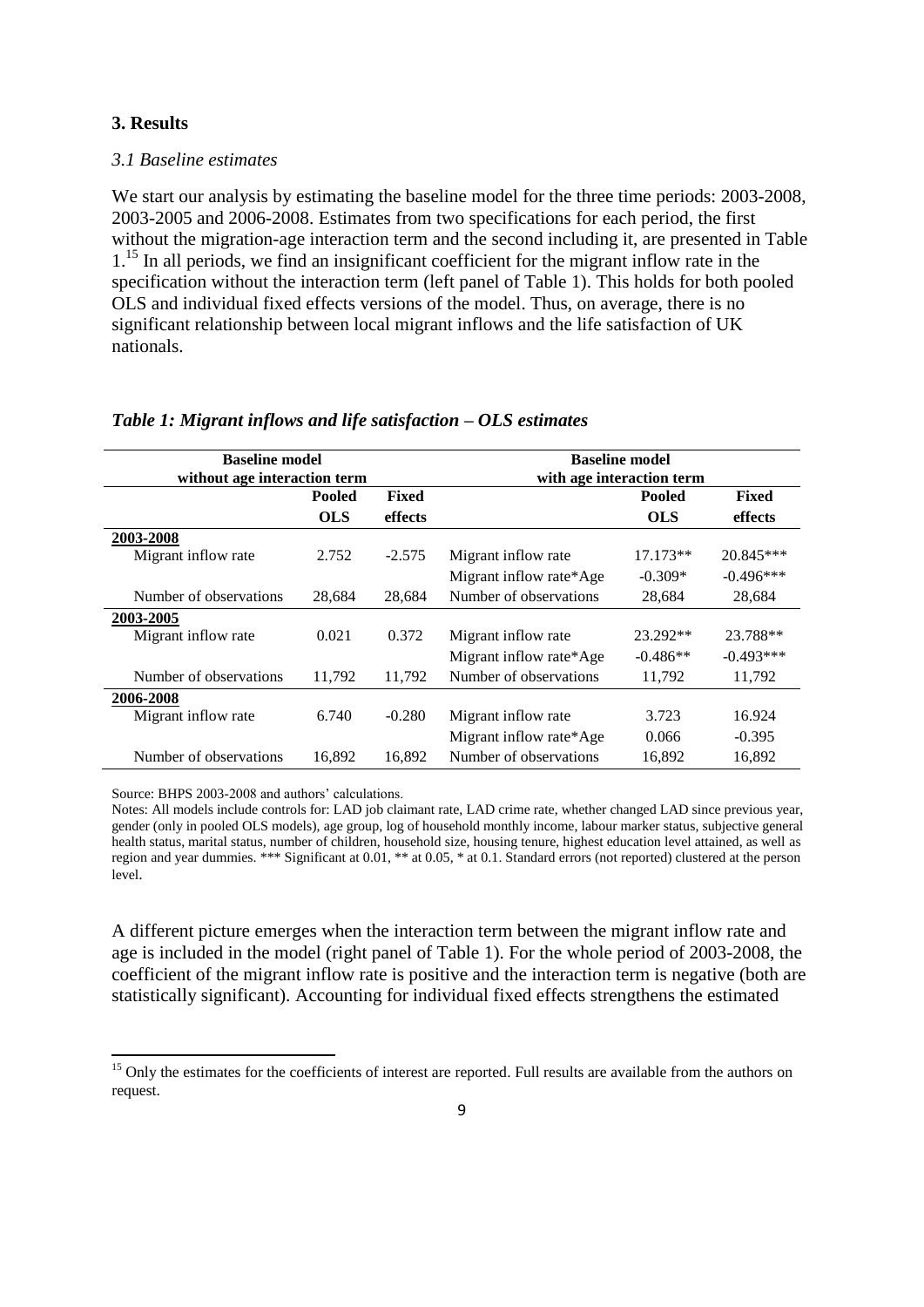relationship: both coefficients increase in absolute value and become significant at the 0.01 level.

A positive coefficient of the migrant inflow rate and a negative for the interaction term imply that young people become more satisfied with life as immigration increases in their local authority, while old people become less satisfied; the age at which the effect of immigration on life satisfaction turns from positive to negative is 42 years. Estimating the model for the two time periods reveals that this finding is driven by the initial 2004-2005 "migration shock" (the coefficients of interest are insignificant for 2006-2008). This makes intuitive sense, since a large change in migration, like the one that took place between 2003 and 2005, is generally needed for an effect to be more accurately identified.

Figure 2 plots the estimated coefficients, along with their 90% confidence intervals, of the migrant inflow rate as a function of age. Notably, for people between their early 30s and late 60s, the confidence interval of the migration inflow rate coefficient includes 0. Hence, local migration inflows are a significant determinant of life satisfaction only for relatively young and relatively old people.

*Figure 2. The effect of migration on life satisfaction, by age, 2003-2005* 



Source: BHPS 2003-2008 and authors' calculations.

Notes: Vertical lines represent 90% confidence intervals. Coefficients and confidence intervals derived from the fixed effects model for 2003-2005 (Table 1, right panel).

To get an idea of the size of the effects, we use the estimates of the different age coefficients reported in Figure 2 for some additional calculations. For a 20-year old UK native living in England or Wales in 2005, an increase in the migrant inflow rate in her local authority from zero to the maximum value observed in the data (5.65%) led to an *increase* in life satisfaction equal to 0.65 of its standard deviation. A similar migrant inflow led to a *decrease* of half a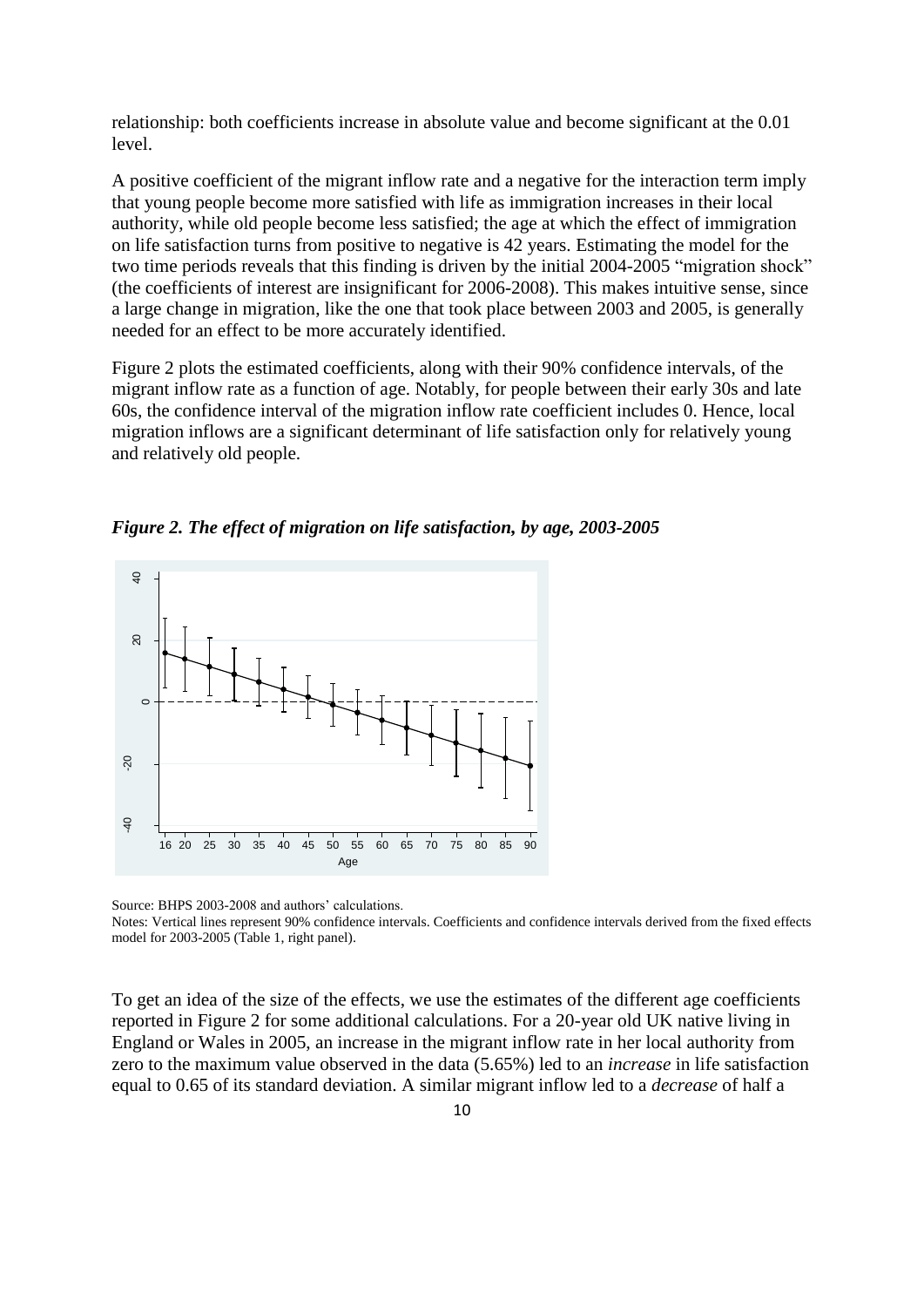standard deviation in life satisfaction for a 70-year old. These are substantial effects. For comparison purposes, consider the impact of one of the strongest (statistically and substantially) predictors of life satisfaction in our estimated equation – the subjective general health status of individuals. Based on our results, a person experiencing a deterioration of health from "excellent" (the highest health category) to "very poor" (the lowest health category) is estimated to expect a reduction of around 0.60 standard deviations in her wellbeing.

#### *3.2 Robustness checks*

The absence of LAD dummies in our baseline model means that time-invariant LAD level factors are not controlled for (we noted above, however, that the more aggregated region dummies are included in all estimations). If people in our sample move to different local authorities between periods, the estimated coefficient of the migrant inflow rate will be biased if time-invariant LAD characteristics are correlated with migrant inflow rates. Hence, as a first robustness check, we estimate our model (with the interaction term) on a sample restricted to people who do not move between local authorities. The results remain qualitatively unchanged: for 2003-2005, the migration inflow rate is positive and significant and the interaction term is negative and significant; for 2006-2008, the coefficients of the variables of interest are statistically insignificant (Column 1 of Table 2).

|           |                         | (1)<br><b>Non-movers</b> | (2)<br>Average life<br>satisfaction<br>$(2000 - 2003)$ | (3)<br>Psychological<br>health (GHQ) |
|-----------|-------------------------|--------------------------|--------------------------------------------------------|--------------------------------------|
| 2003-2005 | Migrant inflow rate     | 23.568**                 | $16.854*$                                              | $-62.800$                            |
|           | Migrant inflow rate*Age | $-0.516***$              | $-0.415**$                                             | 0.846                                |
|           | Number of observations  | 11,506                   | 11.792                                                 | 11,708                               |
| 2006-2008 | Migrant inflow rate     | $-21.071$                |                                                        | 30.851                               |
|           | Migrant inflow rate*Age | 0.516                    |                                                        | $-2.253$                             |
|           | Number of observations  | 15,901                   |                                                        | 16,777                               |

#### *Table 2. Robustness checks, fixed effects estimates*

Source: BHPS 2003-2008 and authors' calculations.

**.** 

Notes: All models include the same controls as reported in notes of Table 1. The non-movers specification excludes respondents who moved to a different LAD (3% of the sample), hence also excludes controls for region and whether changed LAD since previous year. \*\*\* Significant at 0.01, \*\* at 0.05, \* at 0.1. Standard errors (not reported) clustered at the individual level.

Second, we estimate a variant of the individual fixed effects regression for 2003-2005 where each person's level of life satisfaction in 2003 is replaced with the average life satisfaction for  $2000-2003^{16}$  (Column 2 of Table 2). We do this to ensure that our results are not driven

<sup>&</sup>lt;sup>16</sup> 2001 is omitted since the life satisfaction question was not asked in that year.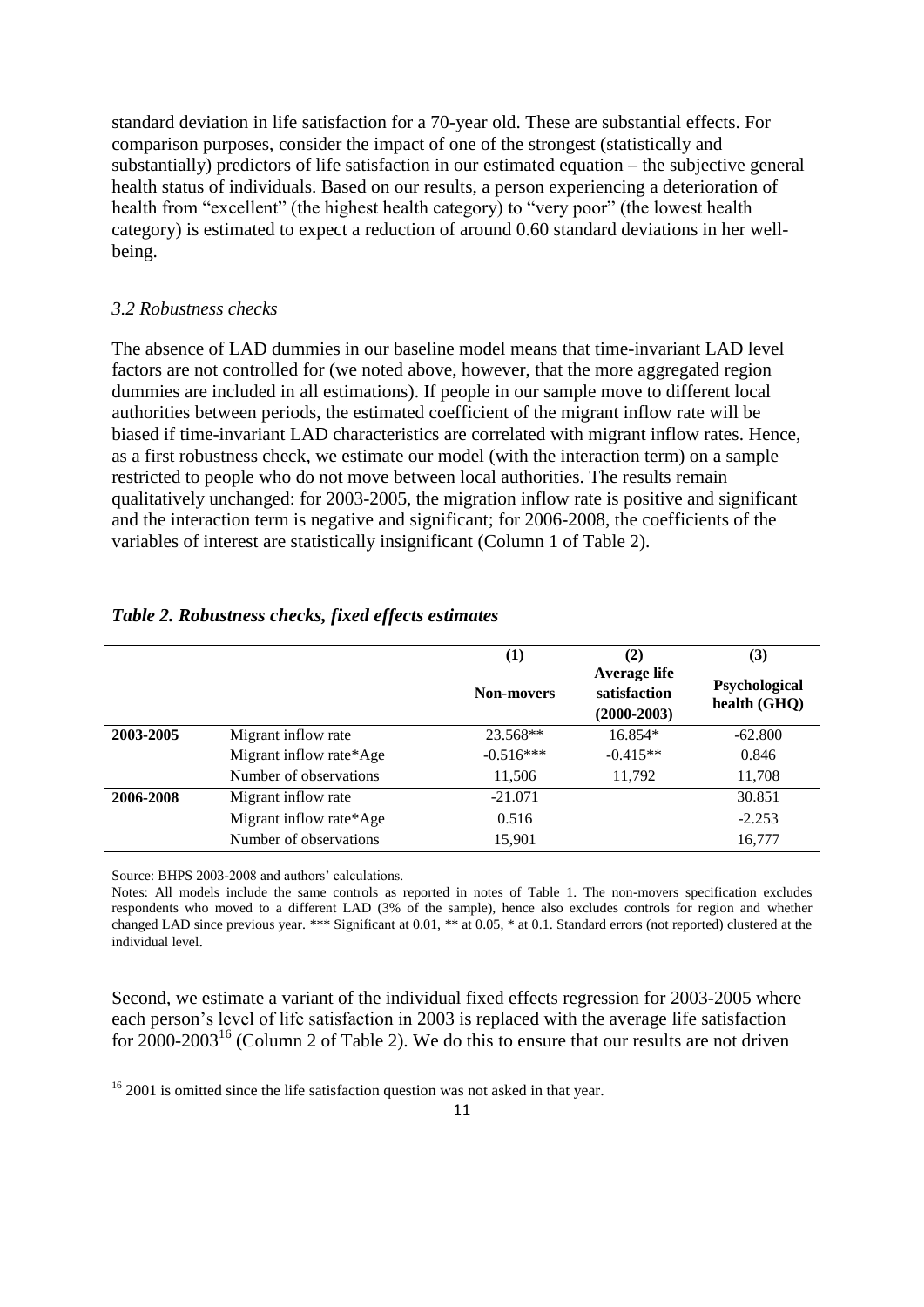by the way life satisfaction data were reported and recorded in a particular year (2003). The findings point in the same direction – the estimated effect of the local immigration rate on life satisfaction turns from positive to negative as age increases – although the magnitude of the two estimated coefficients falls.

Third, we have used an alternative measure to capture subjective well-being – an index of psychological health, derived from the General Health Questionnaire  $(GHO)$ .<sup>17</sup> The results suggest that, in both periods, local migrant inflows are not significantly related with psychological health (Column 3 of Table 2). A plausible explanation is that life satisfaction and the GHQ index are not comparable measures. The GHQ index is closely related to mental health issues, while life satisfaction is a broader measure of individual well-being. A question, however, remains: through what channels does immigration affect life satisfaction? The next section addresses this question.

#### *3.3 Satisfaction with different life domains*

1

The BHPS asks respondents to record their level of satisfaction with eight life domains: health, income, house/flat, partner, job, social life, amount of leisure and use of leisure. Results explaining the effect of immigration on these life domains are reported in Table 3; the models are estimated for the two time periods without and with the age-migration interaction term (specifications A and B, respectively).

The results suggest that the A8 immigration increased satisfaction with dwelling in both time periods and satisfaction with partner in 2003-2005. The 2006-2008 specification with the interaction term for social life would also indicate that immigration increased satisfaction with this life domain. These findings do not depend on age: when the migration-age interaction term is included in the model, it is always insignificant.

|           |                         | <b>Satisfaction</b><br>with health | <b>Satisfaction</b><br>with income | <b>Satisfaction</b><br>with house/<br>flat | <b>Satisfaction</b><br>with partner |
|-----------|-------------------------|------------------------------------|------------------------------------|--------------------------------------------|-------------------------------------|
| 2003-2005 | A. Migrant inflow rate  | 2.607                              | 3.417                              | $12.104**$                                 | $8.967*$                            |
|           | B. Migrant inflow rate  | 7.014                              | 6.315                              | 19.072                                     | 18.836                              |
|           | Migrant inflow rate*age | $-0.093$                           | $-0.061$                           | $-0.147$                                   | $-0.211$                            |
|           | Number of observations  | 11,758                             | 11,753                             | 11,736                                     | 8,844                               |

*Table 3. Migrant inflows and satisfaction with different life domains, fixed effects estimates*

 $17$  The GHQ in BHPS has 12 question items with possible answers ranging from 0 to 3, each corresponding to (increasing) frequencies of feelings related to psychological health. Hence, the final measure ranges from 0 to 36, with higher values corresponding to worse health. We reverse the measure so that it increases in good health. See Dawson et al. (2015) for a more in depth discussion of health and well-being measures in the BHPS.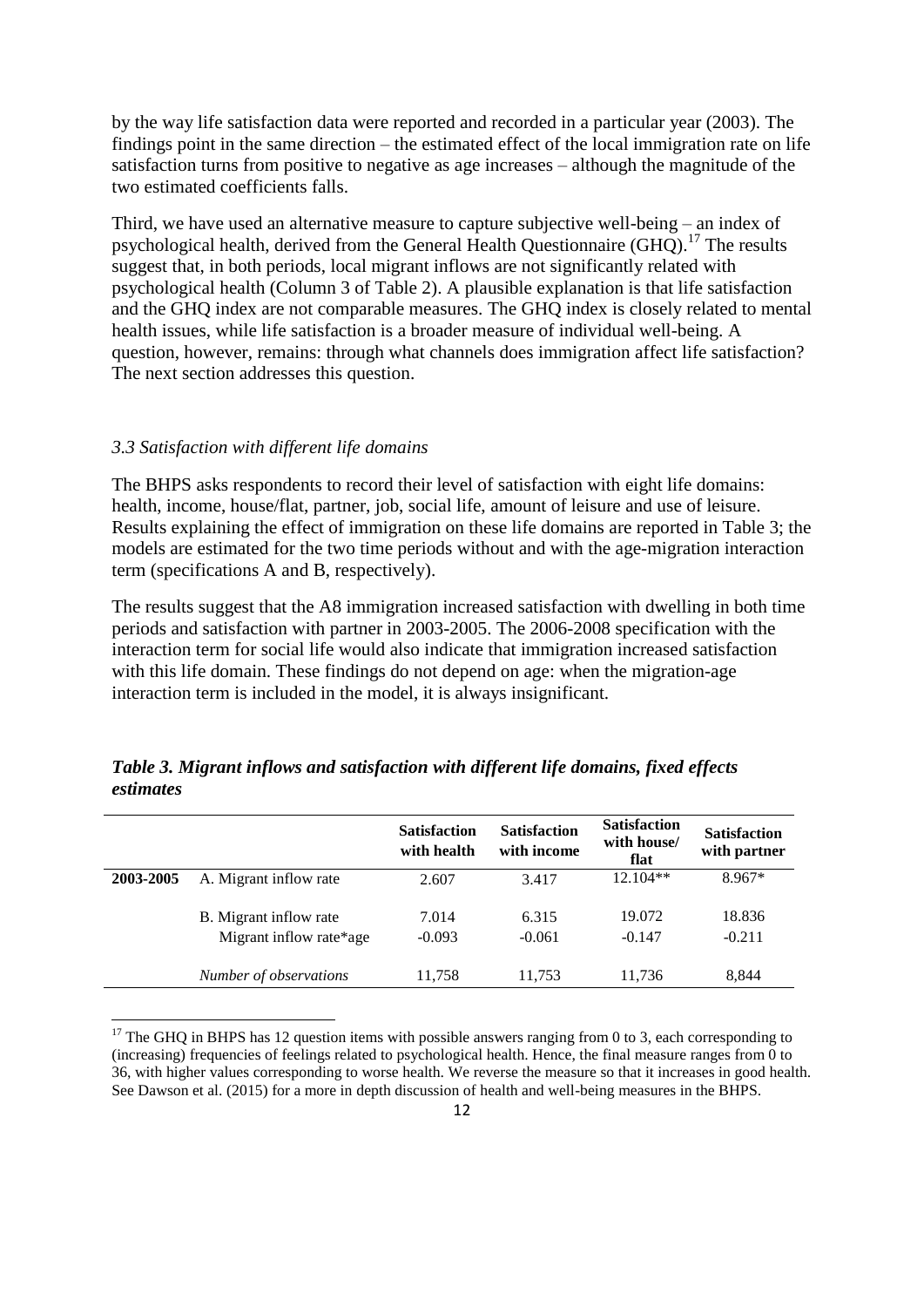|           |                                                   | Satisfaction       | <b>Satisfaction</b> | <b>Satisfaction</b> | <b>Satisfaction</b> |
|-----------|---------------------------------------------------|--------------------|---------------------|---------------------|---------------------|
|           | Number of observations                            | 16.864             | 16.843              | 16.838              | 12,664              |
|           | B. Migrant inflow rate<br>Migrant inflow rate*age | $-21.715$<br>0.602 | $-34.404$<br>0.621  | 53.518*<br>$-0.737$ | $-17.393$<br>0.002  |
|           |                                                   |                    |                     |                     |                     |
| 2006-2008 | A. Migrant inflow rate                            | 4.448              | $-7.408$            | 21.488*             | $-17.305$           |

|           |                         | <b>Satisfaction</b><br>with job | маимасион<br>with social<br>life | маныласын<br>with amount<br>of leisure | wausiacuvii<br>with use of<br>leisure |
|-----------|-------------------------|---------------------------------|----------------------------------|----------------------------------------|---------------------------------------|
| 2003-2005 | A. Migrant inflow rate  | 4.547                           | 0.783                            | 5.943                                  | 6.294                                 |
|           | B. Migrant inflow rate  | $-6.871$                        | 15.967                           | 7.153                                  | 10.428                                |
|           | Migrant inflow rate*Age | 0.272                           | $-0.320$                         | $-0.026$                               | $-0.087$                              |
|           | Number of observations  | 7,148                           | 11,784                           | 11,773                                 | 11,778                                |
| 2006-2008 | A. Migrant inflow rate  | $-16.458$                       | 13.103                           | 4.995                                  | $-2.089$                              |
|           | B. Migrant inflow rate  | 36.029                          | 43.717*                          | 11,604                                 | 19.396                                |
|           | Migrant inflow rate*Age | $-1.384$                        | $-0.704$                         | $-0.152$                               | $-0.494$                              |
|           | Number of observations  | 10,170                          | 16,845                           | 16,862                                 | 16,849                                |

Source: BHPS 2003-2008 and authors' calculations.

Notes: All models include the same controls as reported in notes of Table 1. The "satisfaction with job" model is estimated for employed people only. \*\*\* Significant at 0.01, \*\* at 0.05, \* at 0.1. Standard errors (not reported) clustered at the person level.

#### **4. Discussion and conclusion**

The 2004 European Union enlargement triggered an unprecedented wave of 1.5 million Eastern European workers to the UK. While the evidence shows that this massive migrant inflow had a very modest impact on the UK labour market, its wider effects on the UK population are still underexplored. In this paper, we went beyond the standard labour-market effects of migration and explored how A8 migration affected life satisfaction of the UK residents.

Combining data from the British Household Panel Survey with the administrative, local authority level information on A8 migrant inflows, we explained the changes in individual life satisfaction with the intensity of local-level immigration. The results of the estimations, which account for unobserved individual heterogeneity and time-varying local-level characteristics, suggested that more intense local-level immigration increased life satisfaction of people younger than 30, did not change life satisfaction of people aged 30-65, and decreased life satisfaction of people older than 65. This effect was pronounced in the 'migration shock' period – the first two years after the UK opened its labour market to the new Europeans – and became statistically insignificant in the longer term. We also found that, regardless of age, immigration increased satisfaction with dwelling (both during the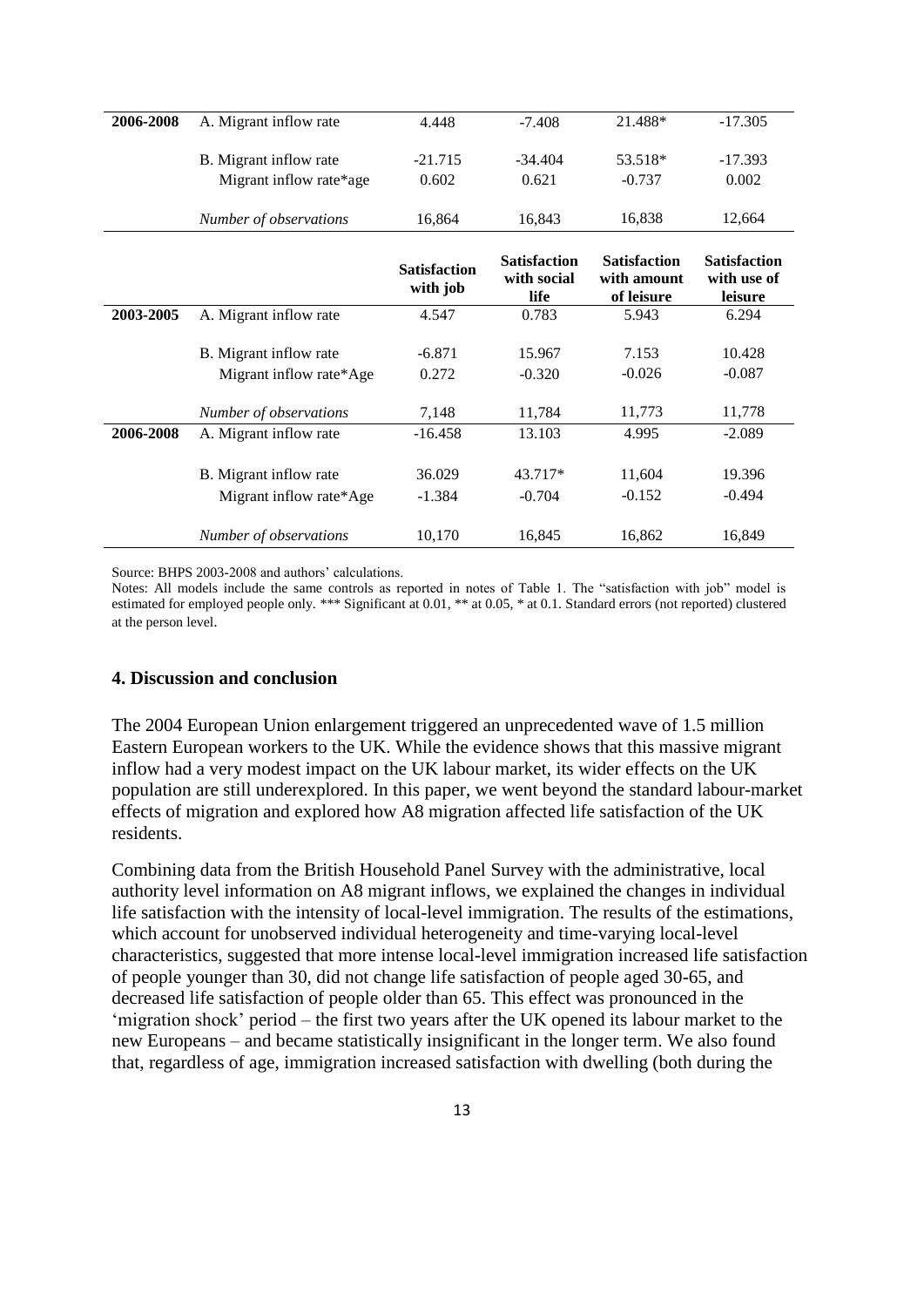'migration shock' and in the longer term), spouse/partner (during the 'migration shock' period) and social life (in the longer term).

How can one explain these results? A positive effect of immigration on life satisfaction for the very young could imply that young people do not consider East Europeans as competitors in the labour market, which is consistent with the evidence that the post-enlargement immigration did not have adverse effects on the UK wages and unemployment (Gilpin et al., 2006; Lemos and Portes, 2013; Lemos, 2014). It is also possible that very young people are in favour of diversity brought about by immigration. For people in the middle of the age distribution, any positive ethnic diversity effect might be offset by the pressure that immigrants put on public services, in particular local schools; hence, an insignificant effect of immigration on life satisfaction is found for this age group. People older than 65 might be particularly opposed to diversity and change, as well as be concerned by the pressure immigrants put on local health services; this could explain why they become less lifesatisfied when large immigrant inflows take place. Overall, the age group differences corroborate a finding from the literature on attitudes towards immigration that old people are more opposed to immigration than young people (Mayda, 2006; Facchini and Mayda, 2008; Malcow-Moller, 2008).<sup>18</sup> It is thus likely that people's attitudes towards immigration, possibly strengthened by actual encounters with immigrants, feed into life satisfaction.

Turning to life satisfaction domains, a positive effect of immigration on satisfaction with dwelling – both during the initial 'migration shock' period and in the longer term – can be explained by the migration-induced supply of cheap household services.<sup>19</sup> Another explanation is that migrants settle, at least initially, in lower-quality accommodation than natives, which increases natives' *relative* position and satisfaction in terms of residing in more attractive housing.<sup>20</sup> Overall, this finding supports similar results reported by Akay et al. (2014), who also show that immigration increases satisfaction with dwelling in Germany.

If migrants increase the supply of cheap household services, which may explain the positive effect of immigration on natives' satisfaction with dwelling, the delegation of domestic tasks to migrants may also leave natives with more time to spend with their spouses and partners. This could be behind the positive relationship between immigration and satisfaction with spouse/partner. Finally, a positive relationship between migrant inflows and satisfaction with social life could be a result of cultural enrichment brought along by immigrants or the decrease in prices of goods and services that people consume when they socialise (e.g. cafés and restaurants). This relationship, however, is observed only in 2006-2008. It is possible that migrants start affecting social life (via cultural enrichment or lower prices) only when they become more embedded in local communities.

 $\overline{\phantom{a}}$ 

 $18$  Unfortunately, the BHPS does not contain information on individual attitudes towards immigration and we are unable to test whether the negative relationship between age and pro-immigration attitudes holds in our case. <sup>19</sup> Cortes (2008) shows that low-skilled immigration reduces prices of immigrant-intensive services, such as housekeeping and gardening.

<sup>&</sup>lt;sup>20</sup> A different explanation for this finding can be that higher local level migration may increase house prices (due to increased demand), hence the satisfaction with their housing of local house owners. However, evidence suggests that immigration in the UK, including immigration from A8 countries, has actually led to a reduction in house prices (Sá, 2014).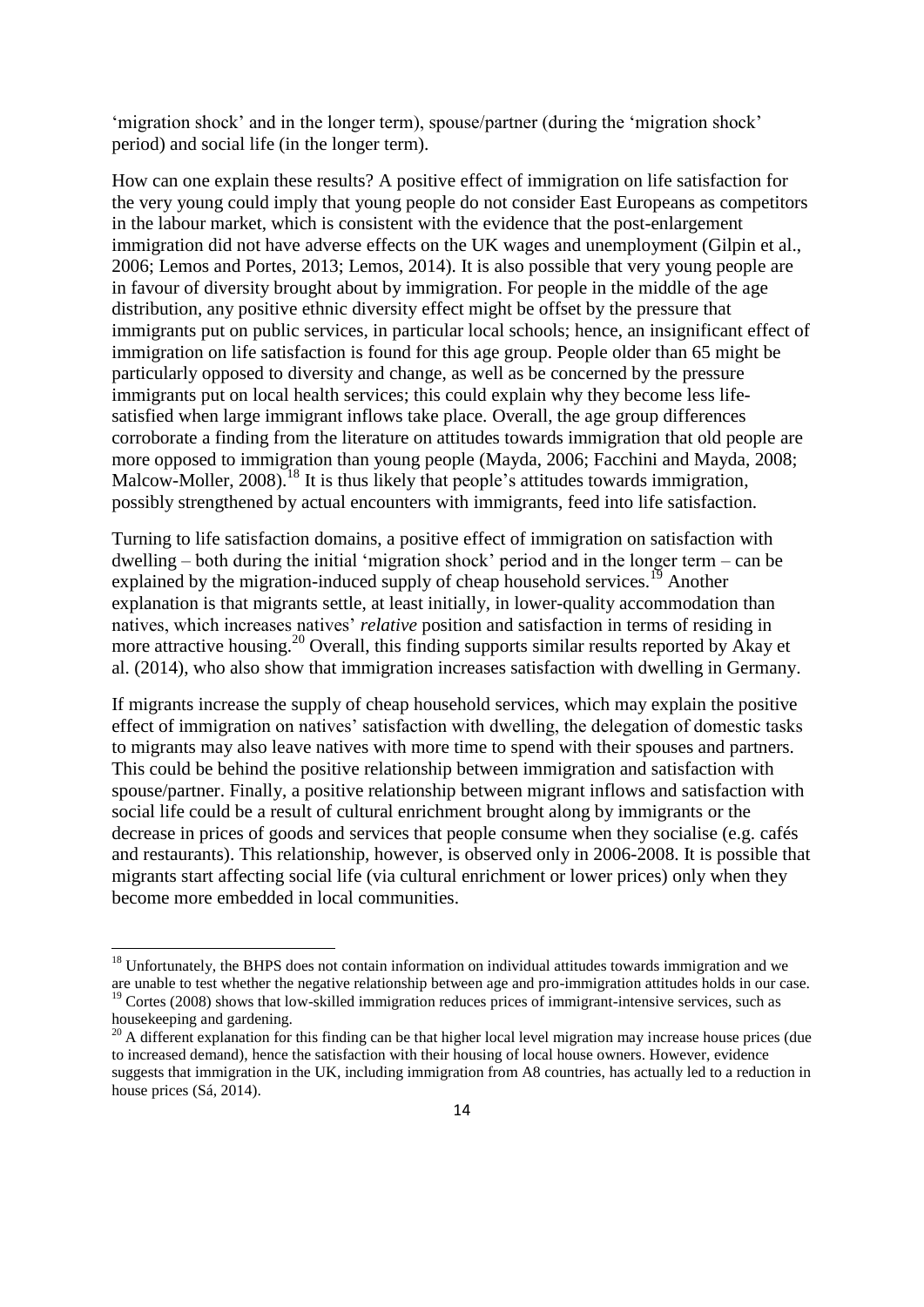Would migration-induced changes in satisfaction with different life domains help explain changes in overall life satisfaction? This could be claimed for very young people, whose overall life satisfaction, as well as satisfaction with dwelling and satisfaction with spouse/partner, increased with immigration – at least in the initial 'migration shock' period. A more counterintuitive result is obtained for people aged 65 and over: immigration increased their satisfaction with dwelling and partner but decreased life satisfaction overall. It is possible that overall life satisfaction depends on a broader range of factors than satisfaction with different life domains. As mentioned earlier, one factor potentially feeding into overall life satisfaction could be attitudes towards immigration.

The results of our paper suggest that the effects of immigration on receiving populations should not be confined to the labour markets. The subjective well-being of particular groups, such as the elderly, may be negatively affected. This may have implications for the formation of the immigration policy in most developed immigration-receiving countries, where populations are aging and older people are generally more likely to vote (see, e.g., Melo and Stockemer, 2014). In the absence of any adverse effects of A8 immigration on the UK labour market, the recent rise of the far-right UKIP party and the determination of the ruling Conservative party to renegotiate the EU internal mobility rules could well be explained by the negative effect of A8 immigration on life satisfaction of older people in the UK.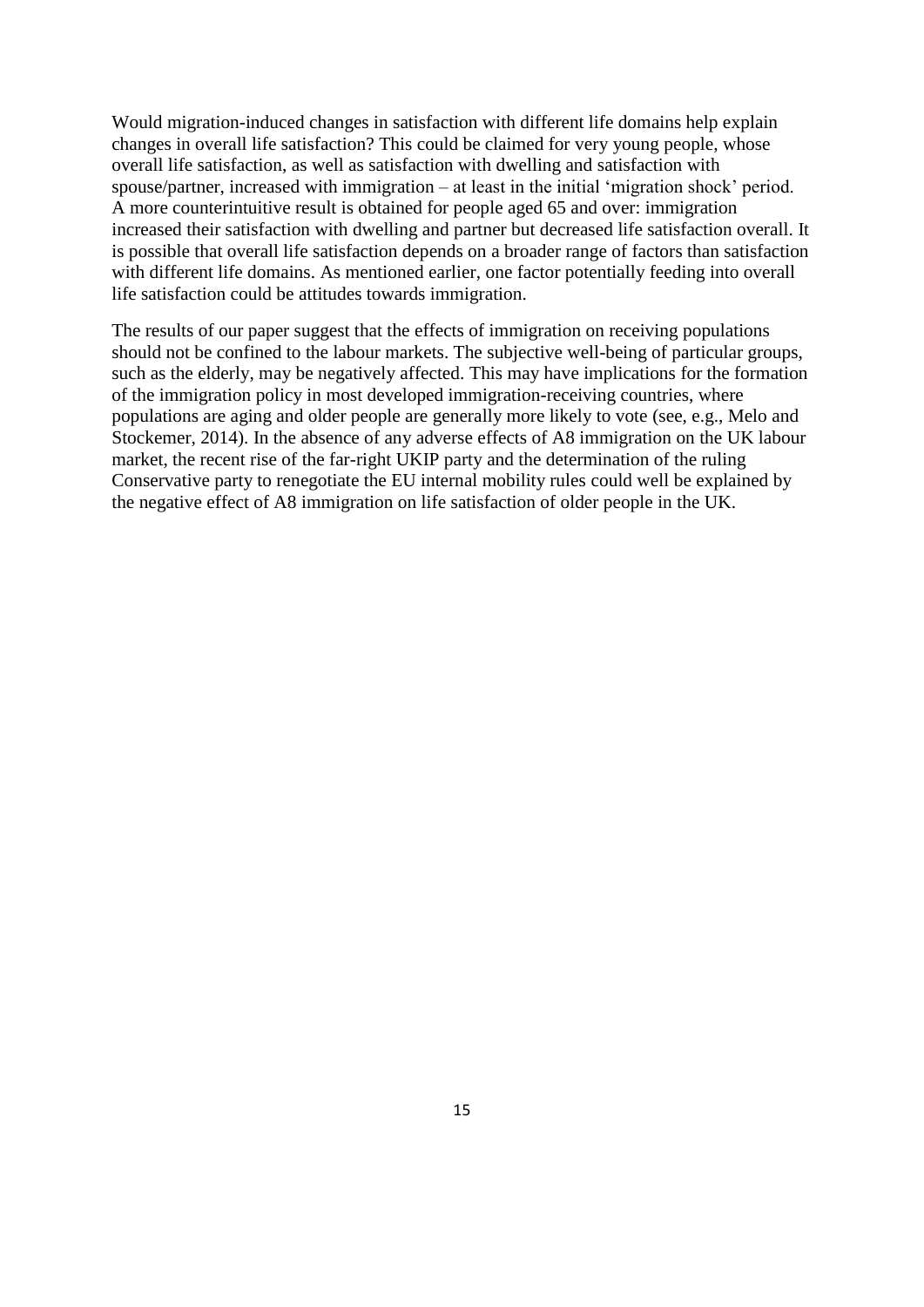#### **REFERENCES**

- Akay, A., Constant, A. and Giulietti, C. (2014). The impact of immigration on the well-being of natives. *Journal of Economic Behavior and Organization*, 103, pp.72-92.
- Anderson, B., Ruhs, M., Rogaly, B. and Spencer, S. (2006) Fair Enough? Central and East European migrants in low wage employment in the UK' Report for the Joseph Rowntree Foundation, available at [http://www.jrf.org.uk/publications/central-and](http://www.jrf.org.uk/publications/central-and-east-european-migrants-low-wage-employment-uk)[east-european-migrants-low-wage-employment-uk](http://www.jrf.org.uk/publications/central-and-east-european-migrants-low-wage-employment-uk)
- Bauere, V., Densham, P., Millar, J., and Salt, J. (2007) Migrants from Central and Eastern Europe: Local geographies. *Population Trends* 129: 7–19.
- BBC (2013) Fens migrant workers 'exploited', BBC finds. Available at <http://www.bbc.co.uk/news/uk-england-24108665>
- Bell, B., Fasani, F., and Machin, S. (2013) Crime And Immigration: Evidence From Large Immigrant Waves. Review of Economics and Statistics 95.4: 1278-1290.
- Betz, W. and Simpson, N. B. (2013) The effects of international migration on the well-being of native populations in Europe. *IZA Journal of Migration,* 2:12.
- British Future (2013) EU migration from Romania and Bulgaria. What does the public think? Available at: [http://www.britishfuture.org/wp](http://www.britishfuture.org/wp-content/uploads/2013/12/J1527_BRF_RomaniaBulgaria_16.12.13_2-1.pdf)[content/uploads/2013/12/J1527\\_BRF\\_RomaniaBulgaria\\_16.12.13\\_2-1.pdf](http://www.britishfuture.org/wp-content/uploads/2013/12/J1527_BRF_RomaniaBulgaria_16.12.13_2-1.pdf)
- Brücker, H./A. Damelang (2009), Labour Mobility within the EU in the Context of Enlargement and the Functioning of the Transitional Arrangements: Analysis of the Scale, Direction and structure of Labour Mobility. Background Report, IAB, Nürnberg.
- Constant (2012) Sizing It Up: Labor Migration Lessons of the EU Enlargement to 27 (published in: European Migration and Asylum Policies: Coherence or Contradiction, C. Gortázar, C. Parra, B. Segaert, and C. Timmerman, editors. Bruylant: Belgium, 2012, 49-77).
- Constant, A. (2014) Do migrants take the jobs of native workers? *IZA World of Labor* 2014: 10.
- Cortes, P. (2008) The Effect of Low-skilled Immigration on US Prices: Evidence from CPI Data. *Journal of Political Economy*, 116(3): 381-422.
- Dawson, C., Veliziotis, M., Pacheco, G., and Webber, D.J. (2015). Is temporary employment a cause or consequence of poor mental health? A panel data analysis. *Social Science and Medicine*, 134: 50-58.
- De Neve, J.-E., Diener, E., Tay, L., and Xuereb, C. (2013) The Objective Benefits of Subjective Well-Being (August 6, 2013). In Helliwell, J., Layard, R., & Sachs, J., eds.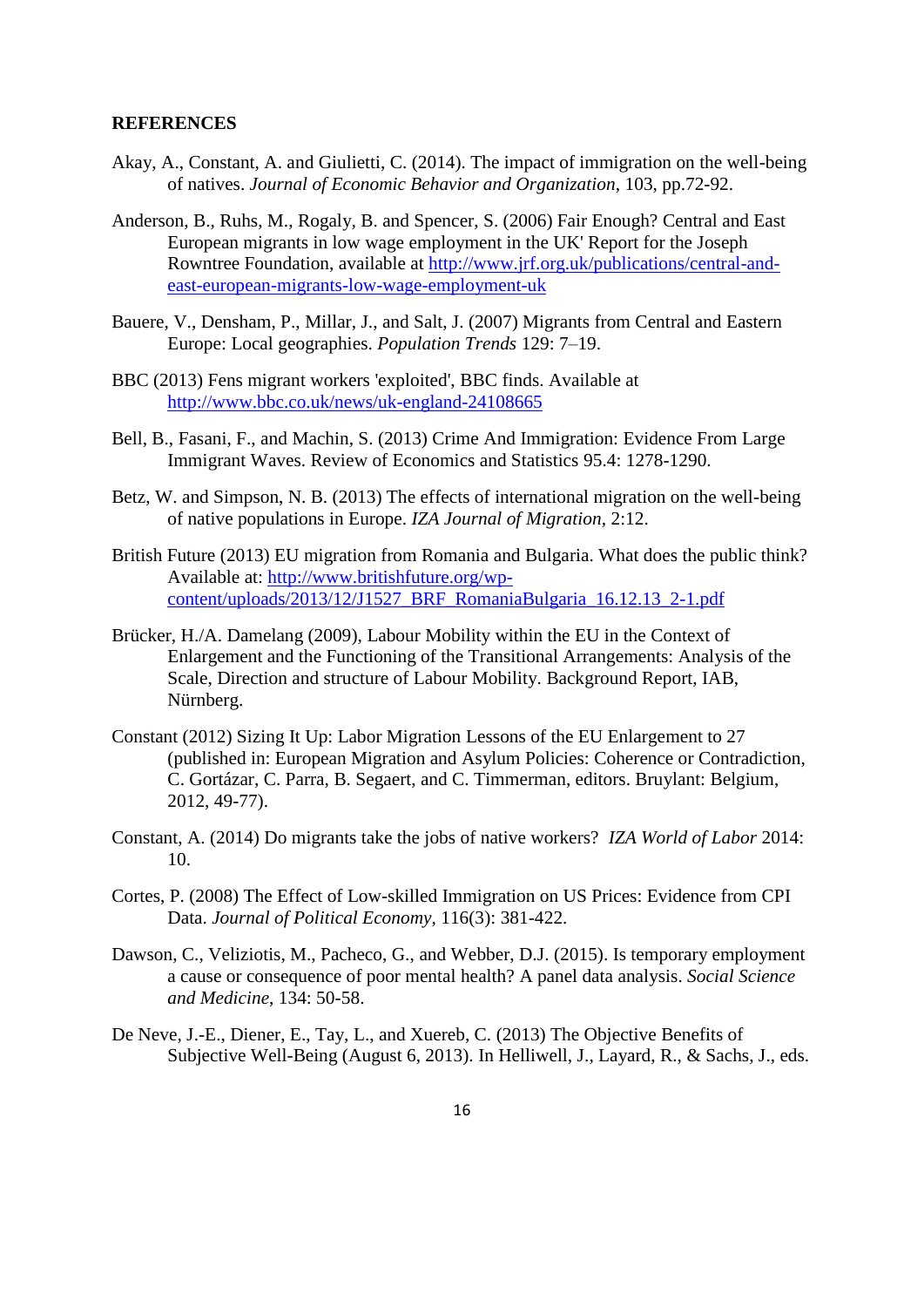*World Happiness Report 2013*. New York: UN Sustainable Development Solutions Network

- Dustmann, C., Frattini, T., and Halls, C. (2010). Assessing the Fiscal Costs and Benefits of A8 Migration to the UK. *Fiscal Studies*, 31(1): 1-41.
- Elsner, B. (2013) Emigration and Wages: The EU Enlargement Experiment. (2013), Journal of International Economics, 91(1): 154-163.
- Ferrer-i-Carbonell, A. and P. Frijters (2004). How important is methodology for the estimates of the determinants of happiness? *The Economic Journal* 114(497): 641-659.
- Geddes, A. (2014) The EU, UKIP and the Politics of Immigration in Britain. The Political Quarterly 85(3): 289–295.
- Gilpin, N., M. Henty, S. Lemos, J. Portes, and C. Bullen (2006). The Impact of Free Movement of Workers from Central and Eastern Europe on the UK Labour Market. Department for Work and Pensions Working Paper No. 29.
- Ivlevs, A. (2014). Happiness and the Emigration Decision. *IZA World of Labor* 2014: 96*.*
- Jayaweera, H. and Anderson, B. (2008) Migrant workers and vulnerable employment: a review of existing data. TUC Commission on Vulnerable Employment.
- Kahanec, Pytlikova and Zimmermann (2014) The Free Movement of Workers in an Enlarged European Union: Institutional Underpinnings of Economic Adjustment (forthcoming in: M. Kahanec and K.F. Zimmermann (eds.), Labor Migration, EU Enlargement, and the Great Recession, 2014).
- Lawless, J. (2015) In an English market town, a political battle over immigration. Available at [http://www.macleans.ca/politics/worldpolitics/in-an-english-market-town-a](http://www.macleans.ca/politics/worldpolitics/in-an-english-market-town-a-political-battle-over-immigration/)[political-battle-over-immigration/](http://www.macleans.ca/politics/worldpolitics/in-an-english-market-town-a-political-battle-over-immigration/)
- Lemos, S. and Portes, J. 2013. New Labour? The Effects of Migration from Central and Eastern Europe on Unemployment and Wages in the UK. *The B.E. Journal of Economic Analysis and Policy*, 14(1), pp.299-338.
- Lemos, Sara (2014), Labour Market Effects of Eastern European Migration in Wales. *The Manchester School*, 82 (5): 524-548.
- Liberini, F., Redoano, M., and and Proto, E. Happy Voters. *IZA Discussion Paper No. 8498*.
- Longhi, S. 2014. Cultural diversity and subjective well-being. *IZA Journal of Migration*, 3:13.
- MacKenzie, R., and Forde, C (2009). The rhetoric of the 'good worker' versus the realities of employers' use and the experiences of migrant workers'. *Work, Employment and Society*, 23(1): 142-159.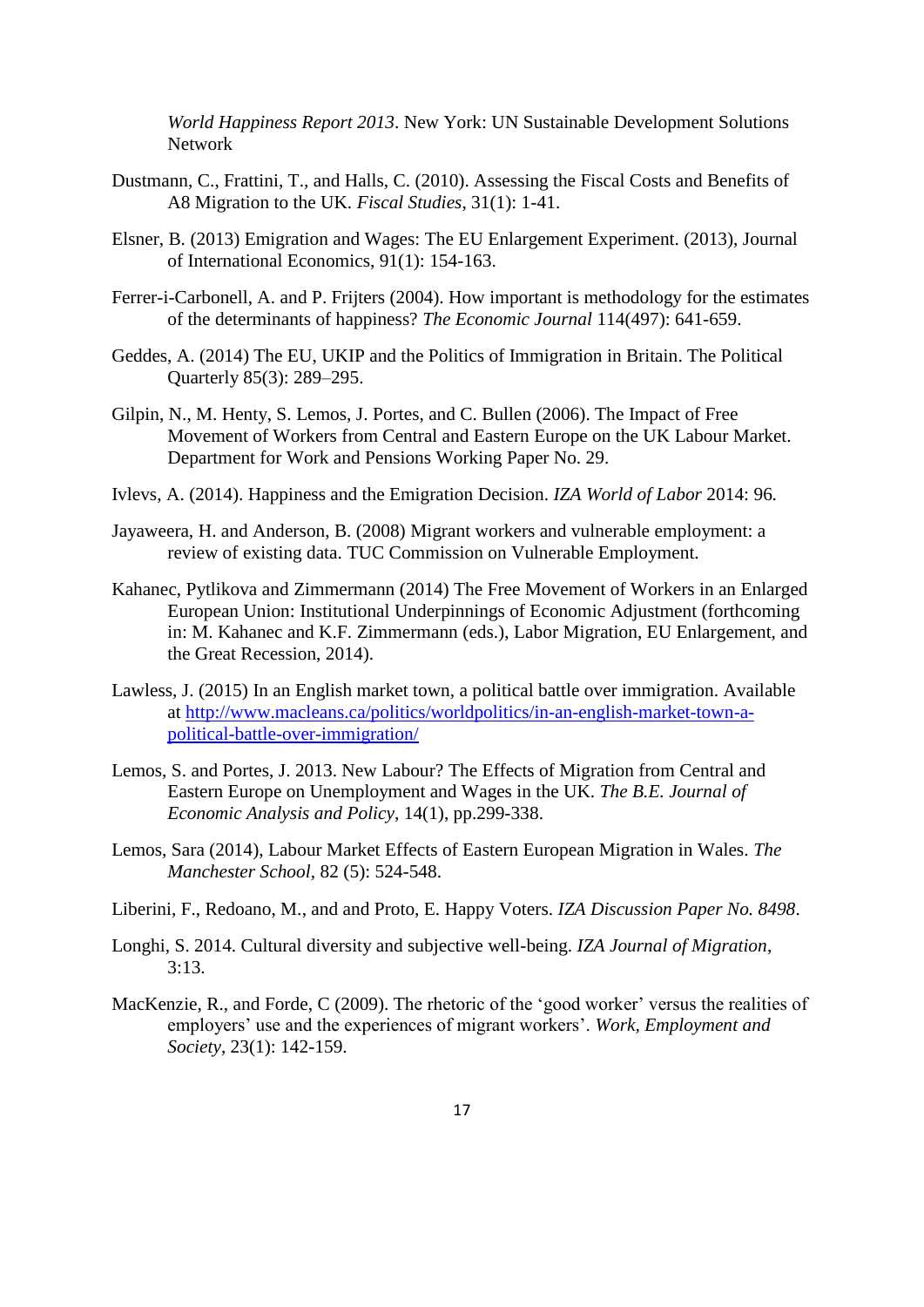- MacKerron, G. J (2012) [Happiness economics from 35,000 feet.](http://sro.sussex.ac.uk/41020/) *Journal of Economic Surveys*, 26 (4): 705-735
- McCollum, D. (2012) Investigating A8 migration using data from the Worker Registration Scheme: Temporal, spatial and sectoral trends. *Land Economy,* 28(1) 35–50.
- Melo, D., and Stockemer, D. (2014) Age and political participation in Germany, France and the UK: A comparative analysis. *Comparative European Politics* 12: 33-53.
- Migration Watch (2012) Youth Unemployment and Immigration from the A8 Countries. Migration Watch Briefing Paper 3.16.
- Nikolova, M., and C. Graham (2015). In transit: the well-being of migrants from transition and post-transition countries. *Journal of Economic Behavior and Organization* 112: 164-186.
- OECD. (2013). *Guidelines on measuring subjective well-being*. Paris: OECD. Retrieved from [http://www.oecd.org/statistics/Guidelines on Measuring Subjective Well-being.pdf](http://www.oecd.org/statistics/Guidelines%20on%20Measuring%20Subjective%20Well-being.pdf)
- Office for National Statistics (2013). Personal Well-being in the UK, 2012/13. United Kingdom: Office for National Statistics.
- Peri, G. (2014) Do immigrant workers depress the wages of native workers? *IZA World of Labor* 2014: 42.
- Rhys, A., Boyne, G.A., Meier, K.J., O'Toole, L.J., and Walker, R.M. (2009). European Union Accession and Public Service Performance. *Policy & Politics* 37(1): 19-37.
- Sá, F. (2014). Immigration and House Prices in the UK. *The Economic Journal*. Forthcoming. DOI: 10.1111/ecoj.12158.
- Simpson, N. (2013) [Happiness and Migration.](http://www.colgate.edu/portaldata/imagegallerywww/21c2da91-dce7-4f08-9879-171e4440e0a4/ImageGallery/Simpson%20happiness%20and%20migration%20draft%20Jan26%202012%20FINAL.docx) In *International Handbook on the Economics of Migration*. Editors: Klaus F. Zimmermann and Amelie F. Constant, Edward Elgar Publishing Limited.
- Sumption, M. and Somerville, W. (2010) The UK's New Europeans. Progress and Challenges Five Years After Accession. Manchester: Equality and Human Rights Commission.
- The Economist (2015) The recent numbers on immigration pushed the issue to the top of voters' concerns. How they vote is a different matter. The Economist, 19 March 2015.
- The Guardian (2010) Young, self-reliant, educated: portrait of UK's eastern European migrants. The Guardian, 17 January 2010. Available at: <http://www.theguardian.com/uk/2010/jan/17/eastern-european-uk-migrants>
- Ward, G. (2015) Is Happiness a Predictor of Election Results? *CEP Discussion Paper No. 1343.*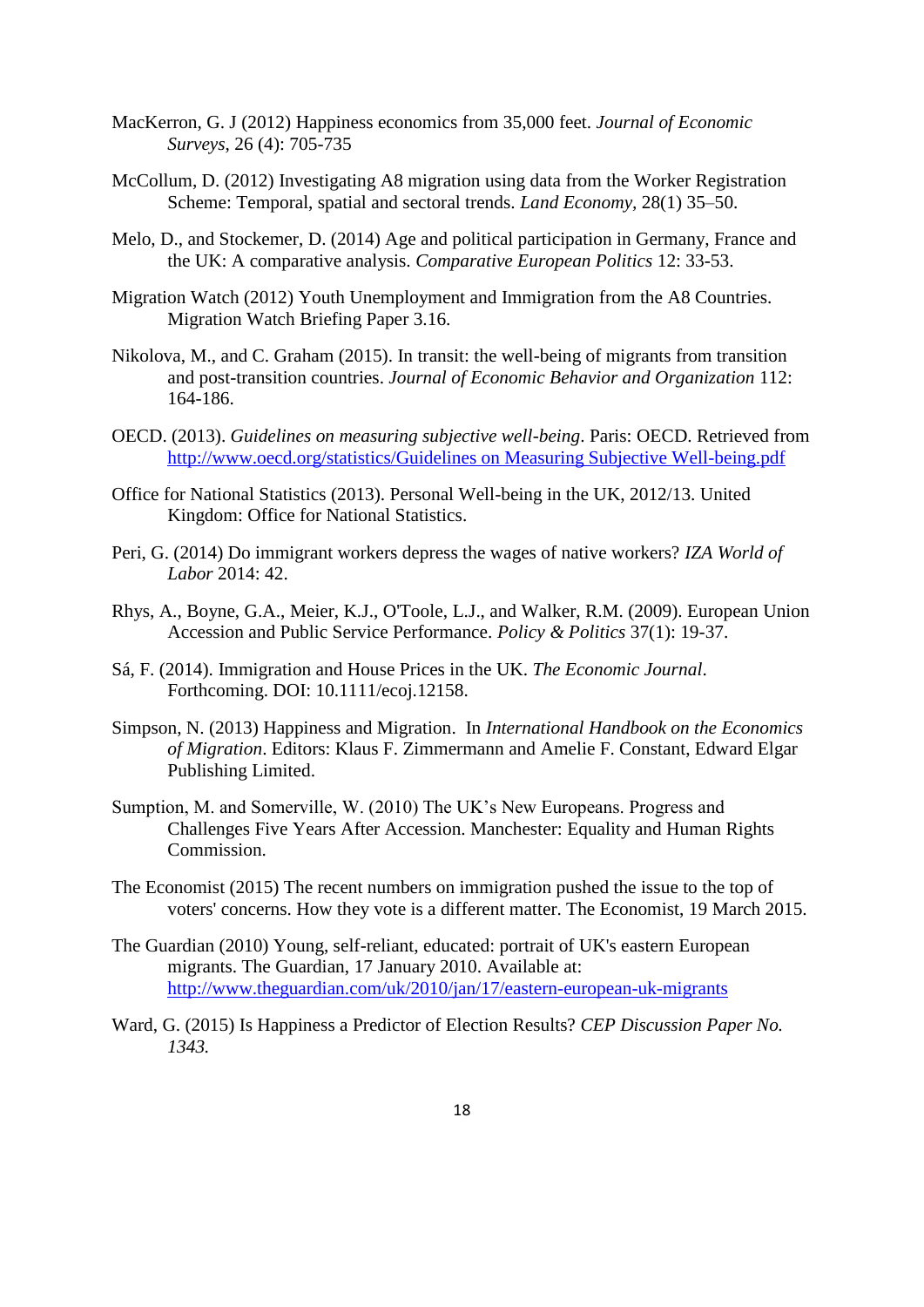| <b>Variable</b>                       | <b>Mean</b> | St. dev. | Min              | <b>Max</b> |
|---------------------------------------|-------------|----------|------------------|------------|
|                                       |             |          |                  |            |
| Life satisfaction                     | 5.2191      | 1.2031   | $\mathbf{1}$     | $\tau$     |
| <b>LAD</b> level variables            |             |          |                  |            |
| Migrant inflow rate                   | 0.0024      | 0.0028   | $\boldsymbol{0}$ | 0.0565     |
| Job claimant rate                     | 2.2221      | 1.0715   | 0.4              | 6.5        |
| Crime rate                            | 0.0946      | 0.0362   | 0.0205           | 0.3758     |
|                                       |             |          |                  |            |
| <b>Individual level variables</b>     |             |          |                  |            |
| Age variables                         |             |          |                  |            |
| Age                                   | 47.0174     | 18.2606  | 16               | 99         |
| Age 15-19                             | 0.0496      |          |                  |            |
| Age 20-24                             | 0.0712      |          |                  |            |
| Age 25-29                             | 0.0781      |          |                  |            |
| Age 30-34                             | 0.0880      |          |                  |            |
| Age 35-39                             | 0.0948      |          |                  |            |
| Age 40-44                             | 0.1019      |          |                  |            |
| Age 45-49                             | 0.0952      |          |                  |            |
| Age 50-54                             | 0.0773      |          |                  |            |
| Age 55-59                             | 0.0802      |          |                  |            |
| Age 60-64                             | 0.0734      |          |                  |            |
| Age 65-69                             | 0.0537      |          |                  |            |
| Age 70-74                             | 0.0464      |          |                  |            |
| Age 75-79                             | 0.0406      |          |                  |            |
| Age 80-84                             | 0.0299      |          |                  |            |
| Age $85+$                             | 0.0198      |          |                  |            |
| Female                                | 0.5412      |          |                  |            |
| Log monthly household income (in 2005 | 7.7565      | 1.0258   | $-6.9893$        | 11.2887    |
| prices)                               |             |          |                  |            |
| Labour market status                  |             |          |                  |            |
| Employed                              | 0.6121      |          |                  |            |
| Unemployed                            | 0.0265      |          |                  |            |
| Inactive                              | 0.3614      |          |                  |            |
|                                       |             |          |                  |            |
| Subjective general health status      |             |          |                  |            |
| Excellent                             | 0.2218      |          |                  |            |
| Good                                  | 0.4869      |          |                  |            |
| Fair                                  | 0.2097      |          |                  |            |
| Poor                                  | 0.0656      |          |                  |            |
| Very poor                             | 0.0161      |          |                  |            |
|                                       | 19          |          |                  |            |

# **APPENDIX TABLE A1: Descriptive Statistics**